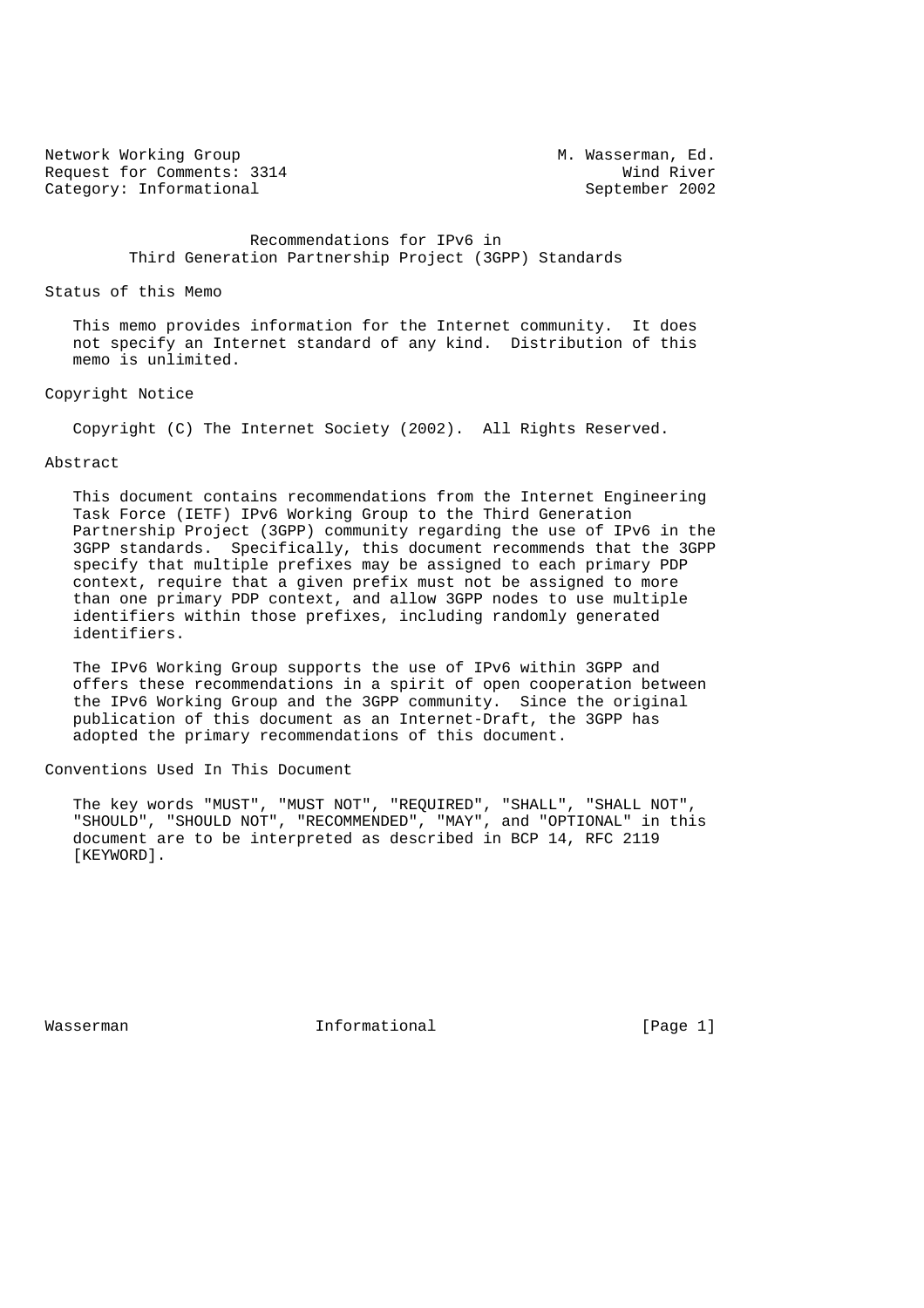#### Table of Contents

| $\mathbf{1}$  |           |                                                                                                         | $\mathcal{L}$  |
|---------------|-----------|---------------------------------------------------------------------------------------------------------|----------------|
|               | 1.1       |                                                                                                         | 3              |
|               | 1.2       | What is the $IETF? \ldots \ldots \ldots \ldots \ldots \ldots \ldots \ldots \ldots \ldots \ldots \ldots$ | $\overline{4}$ |
|               | 1.3       |                                                                                                         | $\overline{4}$ |
|               | 1.3.1     |                                                                                                         | $\overline{4}$ |
|               | 1.3.2     |                                                                                                         | 5              |
|               | 1.4       | Overview of the IPv6 Addressing Architecture                                                            | 6              |
|               | 1.5       | An IP-Centric View of the 3GPP System                                                                   | 7              |
|               | $1\,5\,1$ | Overview of the UMTS Architecture                                                                       | 7              |
|               | 1.5.2     |                                                                                                         |                |
|               | 1.5.3     | IPv6 Address Autoconfiguration in GPRS 11                                                               |                |
| $2^{\circ}$   |           |                                                                                                         |                |
|               | 2.1       | Limitations of 3GPP Address Assignment 13                                                               |                |
|               | 2.2       | Advertising Multiple Prefixes 14                                                                        |                |
|               | 2.3       | Assigning a Prefix to Only One Primary PDP Context 14                                                   |                |
|               | 2.3.1     | Is a /64 per PDP Context Too Much? 15                                                                   |                |
|               | 2.3.2     |                                                                                                         |                |
|               | 2.4       | Multiple Identifiers per PDP Context 16                                                                 |                |
| $\mathcal{E}$ |           | Additional IPv6 Work Items 16                                                                           |                |
| 4             |           |                                                                                                         |                |
|               |           |                                                                                                         |                |
|               |           |                                                                                                         |                |
|               |           |                                                                                                         |                |
|               |           |                                                                                                         |                |
|               |           |                                                                                                         |                |
|               |           |                                                                                                         |                |

### 1. Introduction

 In May 2001, the IPv6 Working Group (WG) held an interim meeting in Redmond, WA to discuss the use of IPv6 within the 3GPP standards. The first day of the meeting was a joint discussion with 3GPP, during which an architectural overview of 3GPP's usage of IPv6 was presented, and there was much discussion regarding particular aspects of IPv6 usage within 3GPP. At that meeting, a decision was made to form a design team to write a document offering advice from the IPv6 WG to the 3GPP community, regarding their use of IPv6. This document is the result of that effort.

 This document offers recommendations to the 3GPP community from the IETF IPv6 Working Group. It is organized into three main sections:

 1. An introduction (this section) that provides background information regarding the IETF IPv6 WG and the 3GPP and includes a high-level overview of the technologies discussed in this document.

Wasserman **Informational** Informational [Page 2]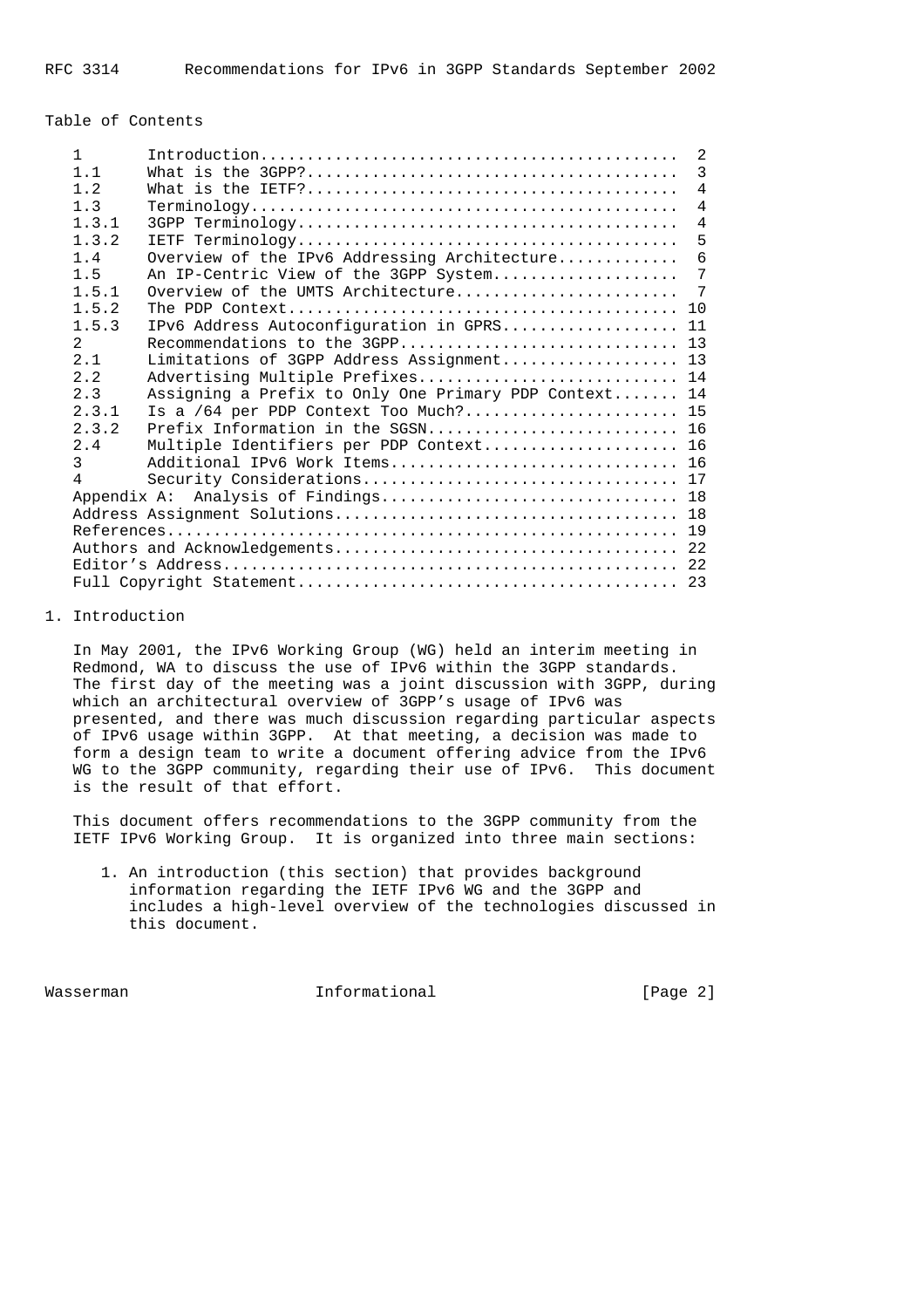- 2. Recommendations from the IPv6 WG to the 3GPP community. These can be found in section 2.
- 3. Further work items that should be considered by the IPv6 WG. These items are discussed in section 3.

 It is the purpose of this document to provide advice from the IPv6 Working Group to the 3GPP community. We have limited the contents of this document to items that are directly related to the use of IPv6 within 3GPP. This document defines no standards, and it is not a definitive source of information regarding IPv6 or 3GPP. We have not chosen to explore 3GPP-related issues with other IETF protocols (i.e., SIP, IPv4, etc.), as they are outside the scope of the IPv6 Working Group.

 The IPv6 Working Group fully supports the use of IPv6 within 3GPP, and we encourage 3GPP implementers and operators to participate in the IETF process. We are offering these suggestions in a spirit of open cooperation between the IPv6 Working Group and the 3GPP community, and we hope that our ongoing cooperation will help to strengthen both sets of standards.

 The 3GPP address allocation information in this document is based on the 3GPP document TS 23.060 version 4.1.0 [OLD-TS23060]. At the 3GPP plenary meeting TSG #15 in March 2002, the 3GPP adopted the two primary recommendations contained in this document, allocating a unique prefix to each primary PDP context when IPv6 stateless address autoconfiguration is used, and allowing the terminals to use multiple interface identifiers. These changes were retroactively applied from 3GPP release 99 onwards, in TS23.060 versions 3.11.0, 4.4.0 and 5.1.0 [NEW-TS23060].

#### 1.1 What is the 3GPP?

 The Third Generation Partnership Project (3GPP) is a global standardization partnership founded in late 1998. Its Organizational Partners have agreed to co-operate in the production of technical specifications for a Third Generation Mobile System, based on the evolved GSM core networks.

 The 3GPP Organizational Partners consist of several different standardization organizations: ETSI from Europe, Standards Committee T1 Telecommunications (T1) in the USA, China Wireless Telecommunication Standard Group (CWTS), Korean Telecommunications Technology Association (TTA), the Association of Radio Industries and Businesses (ARIB), and the Telecommunication Technology Committee(TTC) in Japan.

Wasserman **Informational Informational Informational** [Page 3]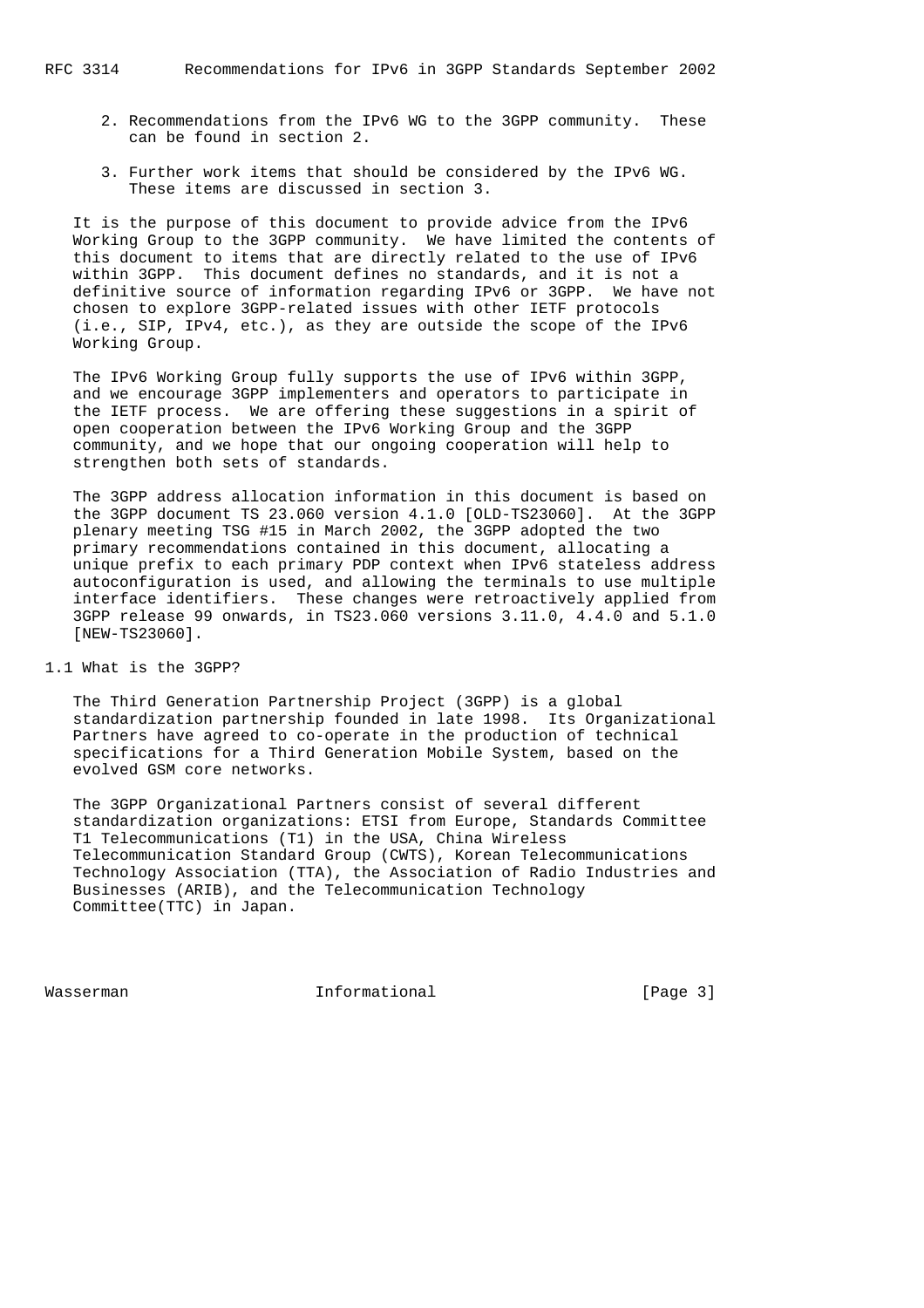RFC 3314 Recommendations for IPv6 in 3GPP Standards September 2002

 The work is coordinated by a Project Co-ordination Group (PCG), and structured into Technical Specification Groups (TSGs). There are five TSGs: Core Network (TSG CN), Radio Access Networks (TSG RAN), Services and System Aspects (TSG SA), GSM/EDGE Radio Access Network (GERAN), and the Terminals (TSG T). The TSGs are further divided into Working Groups (WGs). The technical work is done in the working groups, and later approved in the TSGs.

 3GPP working methods are different from IETF working methods. The major difference is where the majority of the work is done. In 3GPP, the work is done in face-to-face meetings, and the mailing list is used mainly for distributing contributions, and for handling documents that were not handled in the meeting, due to lack of time. Decisions are usually made by consensus, though voting does exist. However, it is rather rare to vote. 3GPP documents are public and can be accessed via the 3GPP web site [3GPP-URL].

### 1.2 What is the IETF?

 The Internet Engineering Task Force (IETF) is a large, open, international community of network designers, operators, vendors, and researchers, concerned with the evolution of the Internet architecture and the smooth operation of the Internet. The IETF is also the primary standards body developing Internet protocols and standards. It is open to any interested individual. More information about the IETF can be found at the IETF web site [IETF- URL].

 The actual technical work of the IETF is done in working groups, organized by topic into several areas (e.g., routing, transport, security, etc.). The IPv6 Working Group is chartered within the Internet area of the IETF. Much of the work is handled via mailing lists, and the IETF holds meetings three times per year.

# 1.3 Terminology

 This section defines the 3GPP and IETF terminology used in this document. The 3GPP terms and their meanings have been taken from [TR21905].

#### 1.3.1 3GPP Terminology

| APN |                                    |  |  |  |  | Access Point Name. The APN is a logical name referring |
|-----|------------------------------------|--|--|--|--|--------------------------------------------------------|
|     | to a GGSN and an external network. |  |  |  |  |                                                        |

CS Circuit Switched

GERAN GSM/EDGE Radio Access Network

Wasserman **Informational Informational Informational** [Page 4]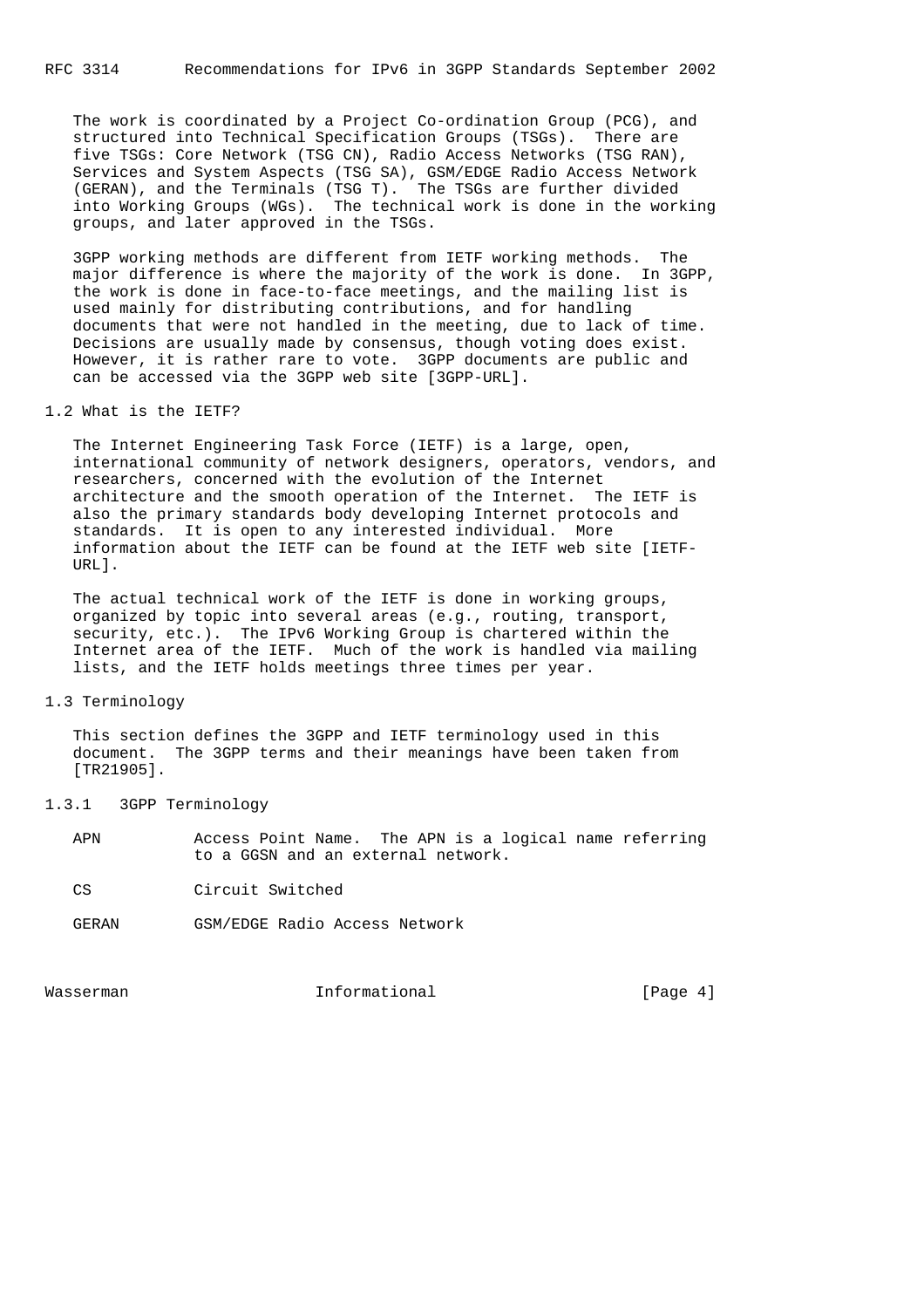RFC 3314 Recommendations for IPv6 in 3GPP Standards September 2002

- GGSN Gateway GPRS Support Node. A router between the GPRS network and an external network (i.e., the Internet).
- GPRS General Packet Radio Services
- GTP-U General Tunneling Protocol User Plane
- MT Mobile Termination. For example, a mobile phone handset.
- PDP Packet Data Protocol

PDP Context A PDP connection between the UE and the GGSN.

- PS Packet Switched
- SGSN Serving GPRS Support Node
- TE Terminal Equipment. For example, a laptop attached through a 3GPP handset.
- UE User Equipment (TE + MT + USIM). An example would be a mobile handset with a USIM card inserted and a laptop attached.
- UMTS Universal Mobile Telecommunications System
- USIM Universal Subscriber Identity Module. Typically, a card that is inserted into a mobile phone handset.
- UTRAN Universal Terrestrial Radio Access Network
- 1.3.2 IETF Terminology

| IPv6   | Internet Protocol version 6 [RFC 2460]                                                           |
|--------|--------------------------------------------------------------------------------------------------|
| NAS    | Network Access Server                                                                            |
| NAT    | Network Address Translator                                                                       |
| NAT-PT | Network Address Translation with Protocol Translation.<br>An IPv6 transition mechanism. [NAT-PT] |
| PPP    | Point-to-Point Protocol [PPP]                                                                    |
|        | Stateless IP/ICMP Transition Mechanism [SIIT]                                                    |

Wasserman **Informational** Informational [Page 5]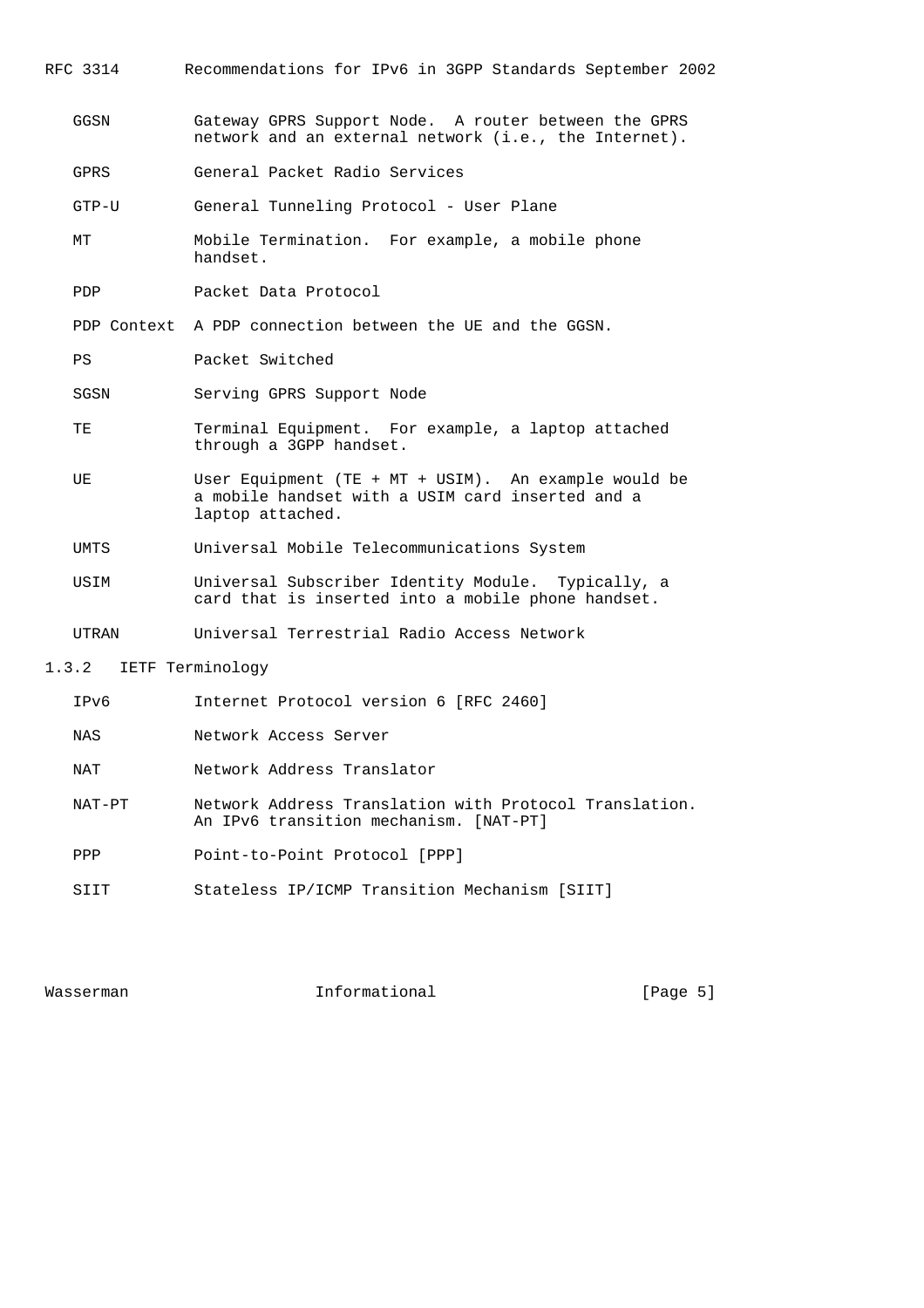### 1.4 Overview of the IPv6 Addressing Architecture

 The recommendations in this document are primarily related to IPv6 address assignment. To fully understand the recommended changes, it is necessary to understand the IPv6 addressing architecture, and current IPv6 address assignment mechanisms.

 The IPv6 addressing architecture represents a significant evolution from IPv4 addressing [ADDRARCH]. It is required that all IPv6 nodes be able to assemble their own addresses from interface identifiers and prefix information. This mechanism is called IPv6 Host Autoconfiguration [AUTOCONF], and it allows IPv6 nodes to configure themselves without the need for stateful configuration servers (i.e., DHCPv6) or statically configured addresses.

 Interface identifiers can be globally unique, such as modified EUI-64 addresses [ADDRARCH], or non-unique, such as randomly generated identifiers. Hosts that have a globally unique identifier available may also choose to use randomly generated addresses for privacy [PRIVADDR] or for other reasons. IPv6 hosts are free to generate new identifiers at any time, and Duplicate Address Detection (DAD) is used to protect against the use of duplicate identifiers on a single link [IPV6ND].

 A constant link-local prefix can be combined with any interface identifier to build an address for communication on a locally attached link. IPv6 routers may advertise additional prefixes (site-local and/or global prefixes)[IPV6ND]. Hosts can combine advertised prefixes with their own interface identifiers to create addresses for site-local and global communication.

 IPv6 introduces architectural support for scoped unicast addressing [SCOPARCH]. A single interface will typically have multiple addresses for communication within different scopes: link-local, site-local and/or global [ADDRARCH]. Link-local addresses allow for local communication, even when an IPv6 router is not present. Some IPv6 protocols (i.e., routing protocols) require the use of link local addresses. Site-local addressing allows communication to be administratively contained within a single site. Link-local or site-local connections may also survive changes to global prefix information (e.g., site renumbering).

 IPv6 explicitly associates each address with an interface. Multiple-interface hosts may have interfaces on more than one link or in more than one site. Links and sites are internally identified using zone identifiers. Proper routing of non-global traffic and proper address selection are ensured by the IPv6 scoped addressing architecture [SCOPARCH].

Wasserman **Informational Informational Informational** [Page 6]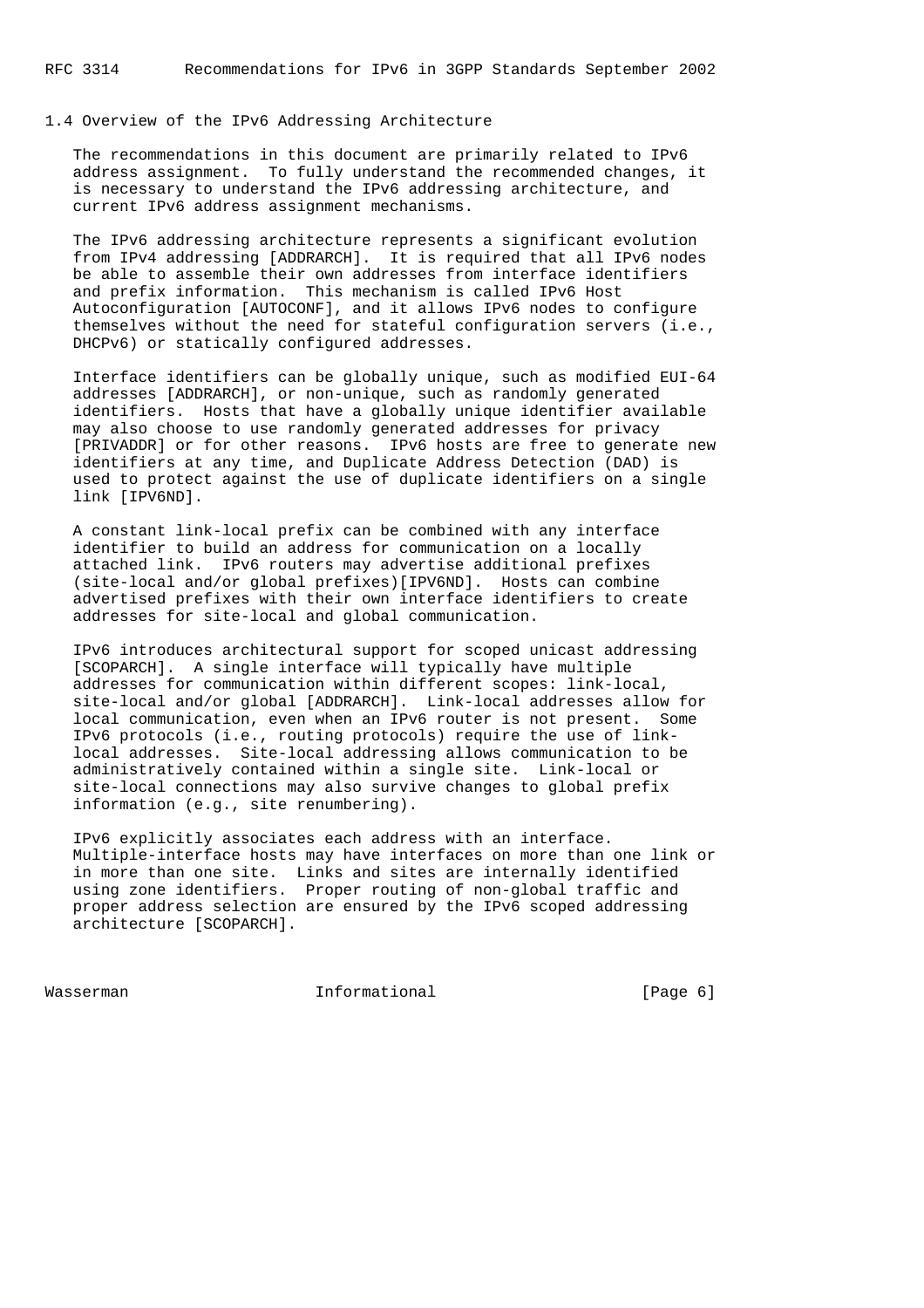IPv6 introduces the concept of privacy addresses [PRIVADDR]. These addresses are generated from an advertised global prefix and a randomly generated identifier, and are used for anonymous access to Internet services. Applications control the generation of privacy addresses, and new addresses can be generated at any time.

 The IPv6 site renumbering specification [SITEREN] relies upon the fact that IPv6 nodes will generate new addresses when new prefixes are advertised on the link, and that they will deprecate addresses that use deprecated prefixes.

 In the future, additional IPv6 specifications may rely upon the ability of IPv6 nodes to use multiple prefixes and/or multiple identifiers to dynamically create new addresses.

#### 1.5 An IP-Centric View of the 3GPP System

 The 3GPP specifications define a Third Generation Mobile System. An overview of the packet switched (PS) domain of the 3GPP Release 99 system is described in the following sections. The authors hope that this description is sufficient for the reader who is unfamiliar with the UMTS packet switched service, to understand how the UMTS system works, and how IPv6 is currently defined to be used within it.

#### 1.5.1 Overview of the UMTS Architecture

 The UMTS architecture can be divided into two main domains -- the packet switched (PS) domain, and the circuit switched (CS) domain. In this document, we will concentrate on the PS domain, or General Packet Radio Services (GPRS).



### Figure 1: Simplified GPRS Architecture

Wasserman **Informational Informational Informational** [Page 7]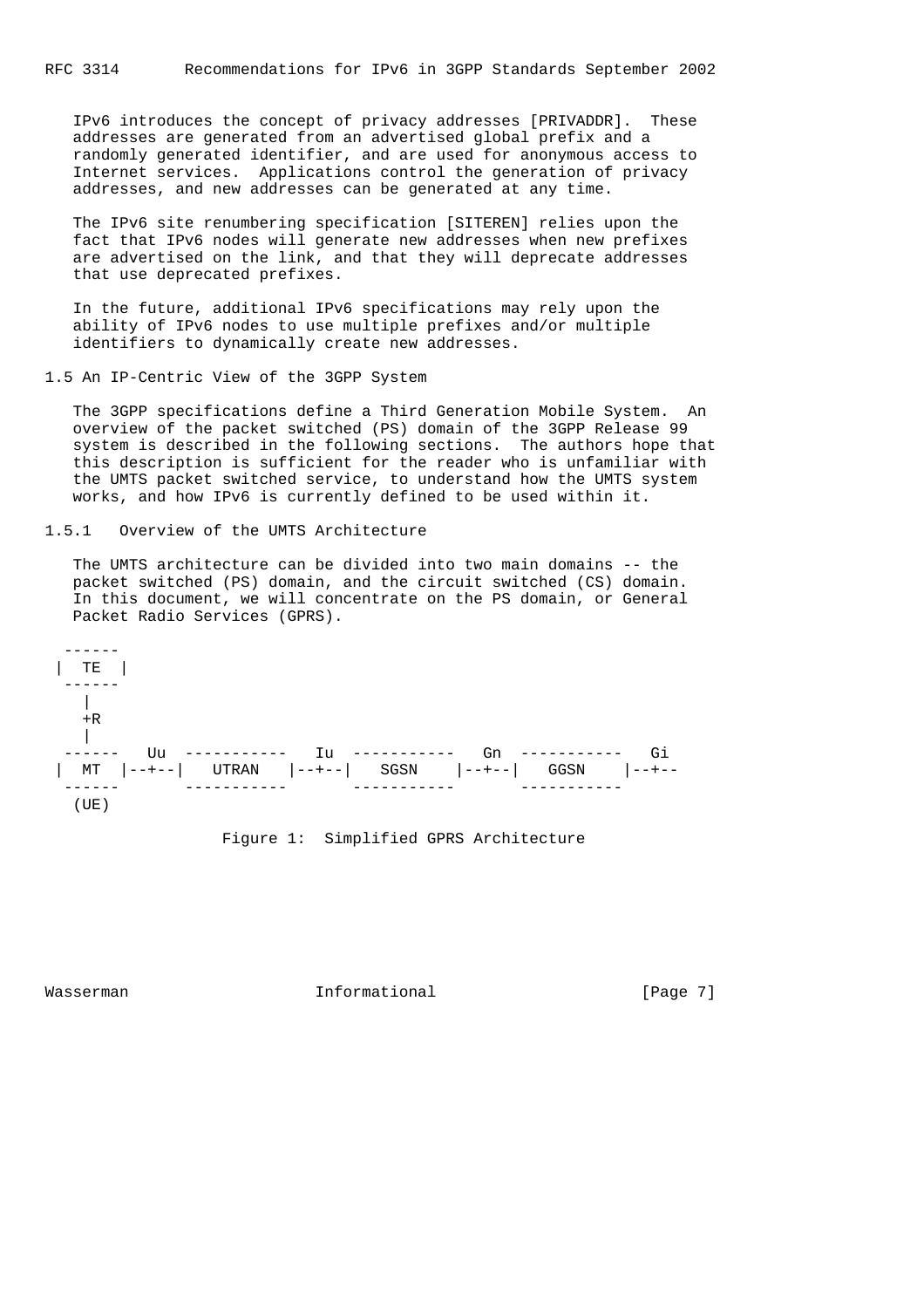

Figure 2: GPRS Protocol Stacks

Wasserman 101 Informational 100 Masserman [Page 8]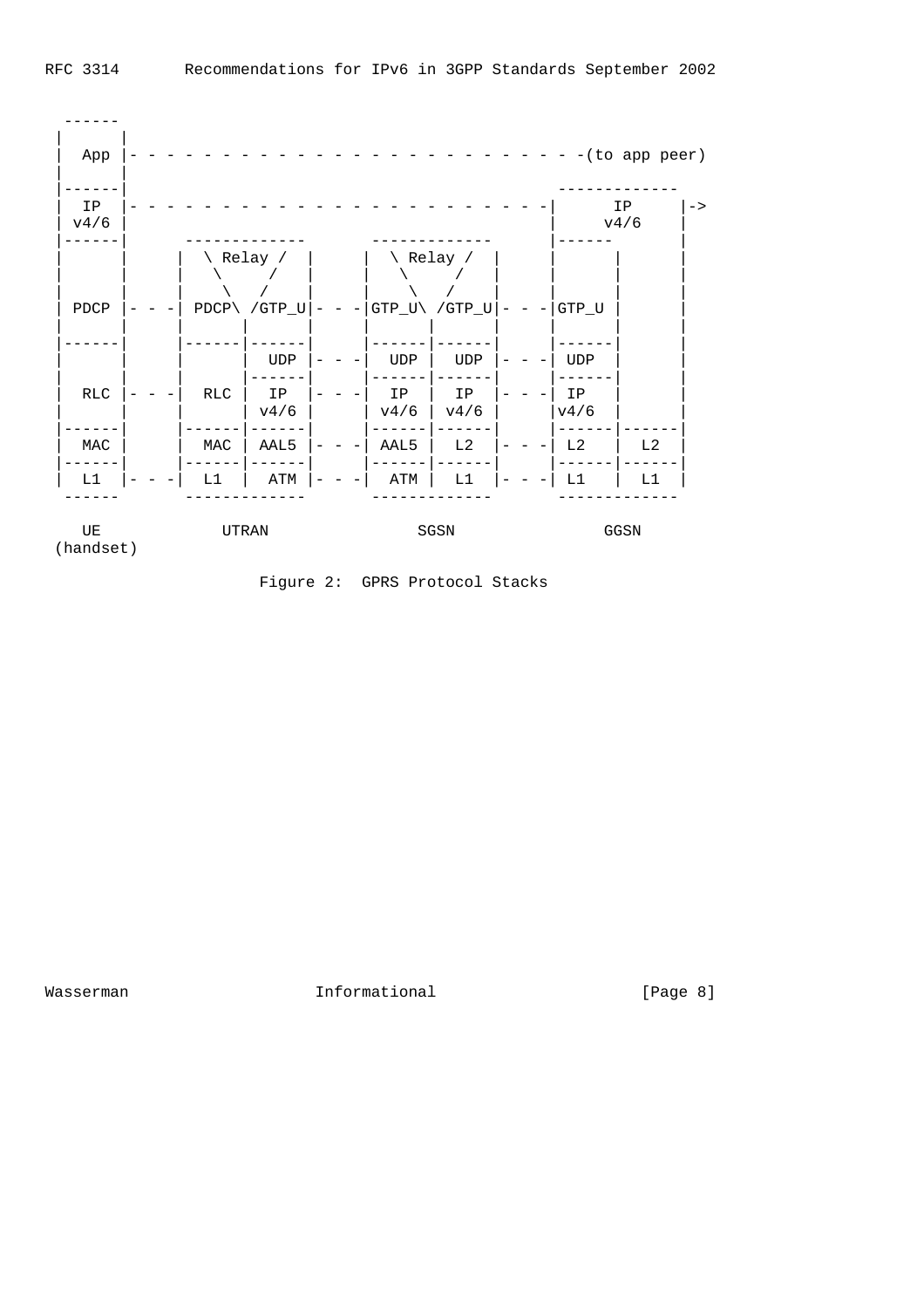

Figure 3: Laptop Attached to 3GPP Handset

 The GPRS core network elements, shown in Figures 1 and 2, are the User Equipment (UE), Serving GPRS Support Node (SGSN), and Gateway GPRS Support Node (GGSN). The UTRAN comprises Radio Access Network Controllers (RNC) and the UTRAN base stations.

- GGSN: A specialized router that functions as the gateway between the GPRS network and the external networks, e.g., Internet. It also gathers charging information about the connections. In many ways, the GGSN is similar to a Network Access Server (NAS).
- SGSN: The SGSN's main functions include authentication, authorization, mobility management, and collection of billing information. The SGSN is connected to the SS7 network and through that, to the Home Location Register (HLR), so that it can perform user profile handling, authentication, and authorization.

Wasserman **Informational** Informational [Page 9]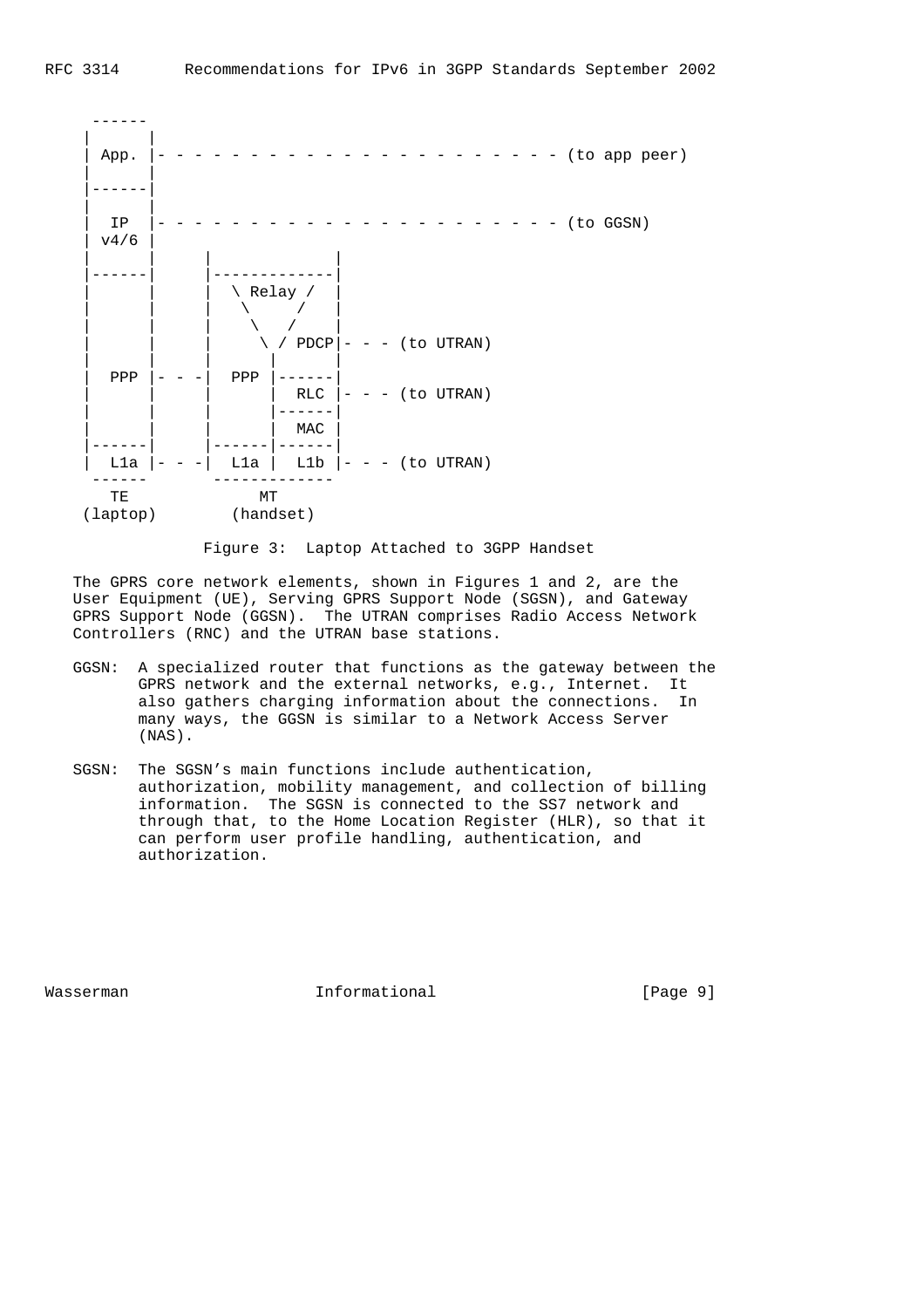GTP-U: A simple tunnelling protocol running over UDP/IP and used to route packets between RNC, SGSN and GGSN within the same, or between different, UMTS backbone(s). A GTP-U tunnel is identified at each end by a Tunnel Endpoint Identifier (TEID).

 Only the most significant elements of the GPRS system are discussed in this document. More information about the GPRS system can be found in [OLD-TS23060].

#### 1.5.2 The PDP Context

 The most important 3GPP concept in this context is a PDP Context. A PDP Context is a connection between the UE and the GGSN, over which the packets are transferred. There are two kinds of PDP Contexts - primary, and secondary.

 The primary PDP Context initially defines the link to the GGSN. For instance, an IP address is assigned to each primary PDP Context. In addition, one or more secondary PDP Contexts can be added to a primary PDP Context, sharing the same IP address. These secondary PDP Contexts can have different Quality of Service characteristics than the primary PDP Context.

 Together, a primary PDP Context and zero or more secondary PDP Contexts define, in IETF terms, a link. GPRS links are point-to point. Once activated, all PDP contexts have equal status, meaning that a primary PDP context can be deleted while keeping the link between the UE and the GGSN, as long as there are other (secondary) PDP contexts active for the same IP address.

There are currently three PDP Types supported in GPRS -- IPv4, IPv6, and PPP. This document will only discuss the IPv6 PDP Type.

 There are three basic actions that can be performed on a PDP Context: PDP Context Activation, Modification, and Deactivation. These actions are described in the following.

Activate PDP Context

 Opens a new PDP Context to a GGSN. If a new primary PDP Context is activated, there is a new link created between a UE and a GGSN. A UE can open multiple primary PDP Contexts to one or more GGSNs.

Modify PDP Context

 Changes the characteristics of a PDP Context, for example QoS attributes.

Wasserman Informational [Page 10]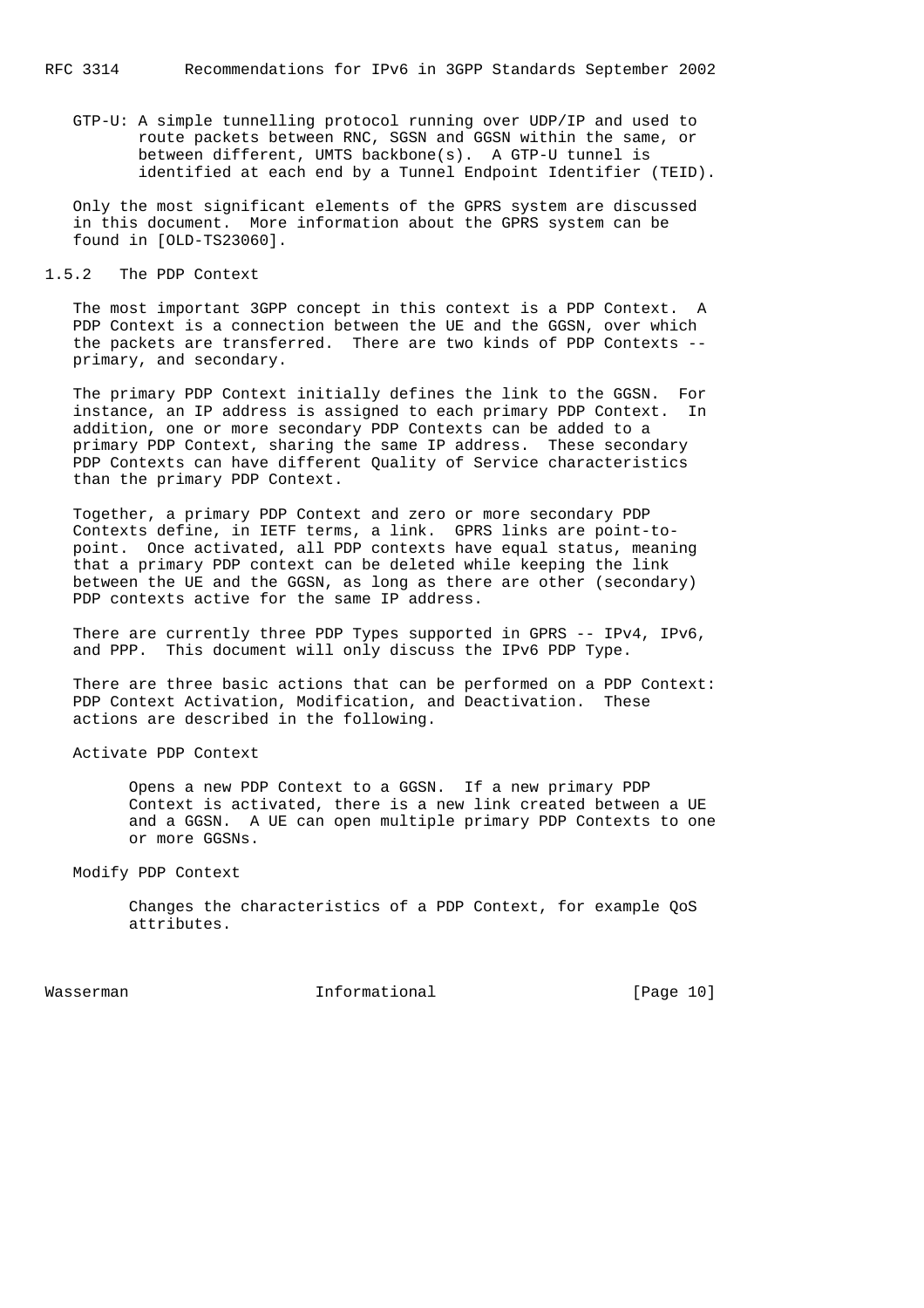Deactivate PDP Context

 Deactivates a PDP Context. If a primary PDP Context and all secondary PDP contexts associated with it are deactivated, a link between the UE and the GGSN is removed.

 The APN is a name which is logically linked to a GGSN. The APN may identify a service or an external network. The syntax of the APN corresponds to a fully qualified domain name. At PDP context activation, the SGSN performs a DNS query to find out the GGSN(s) serving the APN requested by the terminal. The DNS response contains a list of GGSN addresses from which the SGSN selects one (in a round-robin fashion).



Figure 3: Correspondence of PDP Contexts to IPv6 Links

# 1.5.3 IPv6 Address Autoconfiguration in GPRS

 GPRS supports static and dynamic address allocation. Two types of dynamic address allocation are supported -- stateless, and stateful. Stateful address configuration uses an external protocol to connect to a server that gives the IP address, e.g., DHCP.

Wasserman **Informational** Informational [Page 11]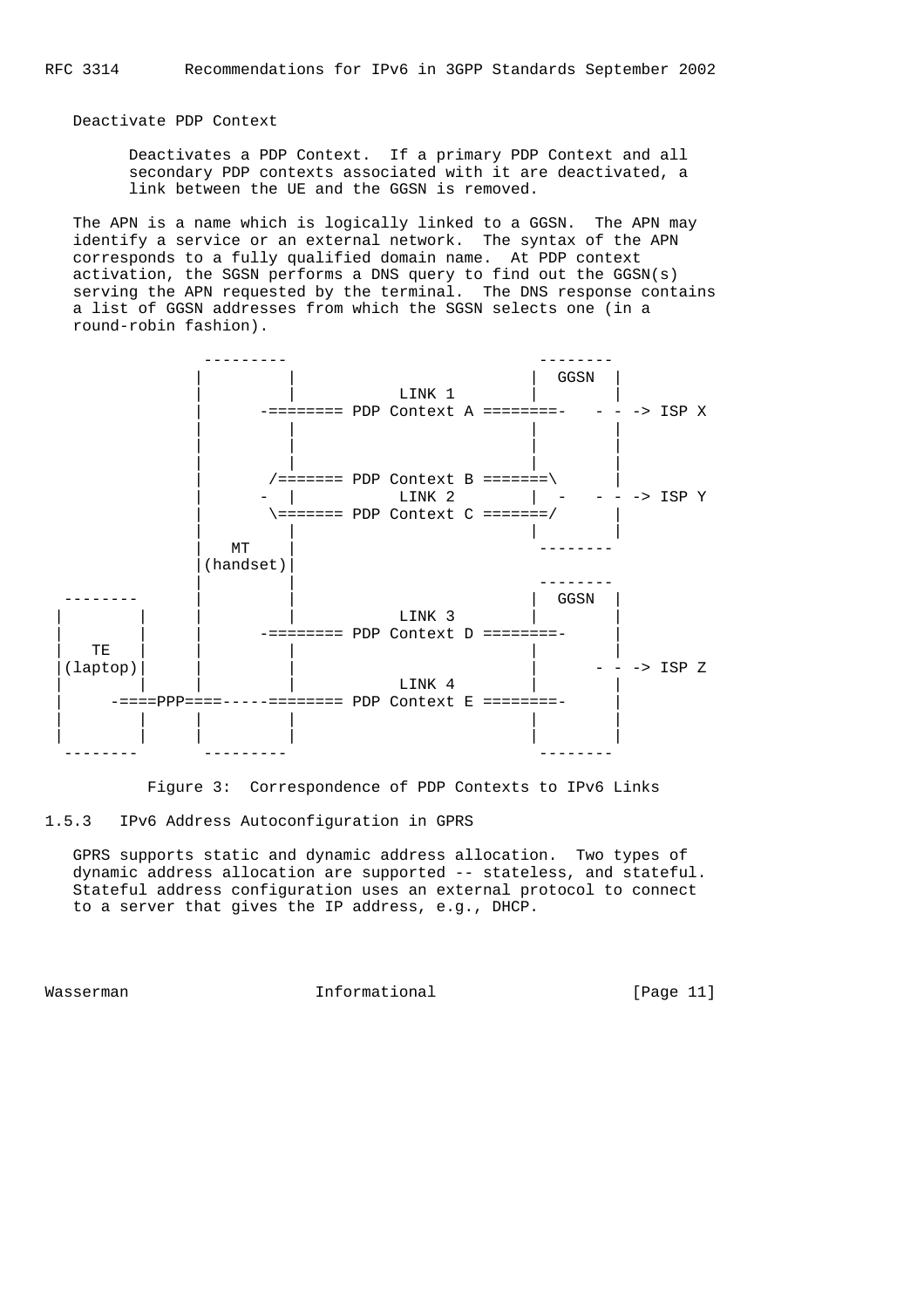The stateless IPv6 autoconfiguration works differently in GPRS than in Ethernet networks. GPRS nodes have no unique identifier, whereas Ethernet nodes can create an identifier from their EUI-48 address. Because GPRS networks are similar to dialup networks, the stateless address autoconfiguration in GPRS was based on PPPv6 [PPPV6].

3GPP address autoconfiguration has the following steps:

- 1. The Activate PDP Context message is sent to the SGSN (PDP Type=IPv6, PDP Address = 0, etc.).
- 2. The SGSN sends a Create PDP Context message to the GGSN with the above parameters.
- 3. GGSN chooses an interface identifier for the PDP Context and creates the link-local address. It answers the SGSN with a Create PDP Context response (PDP Address = link-local address).
- 4. The SGSN sends an Activate PDP Context accept message to the UE (PDP Address = link-local address).
- 5. The UE keeps the link-local address, and extracts the interface identifier for later use. The UE may send a Router Solicitation message to the GGSN (first hop router).
- 6. After the PDP Context Activation, the GGSN sends a Router Advertisement to the UE.
- 7. The UE should be configured not to send a Neighbor Solicitation message. However, if one is sent, the GGSN will silently discard it.
- 8. The GGSN updates the SGSN with the whole IPv6 address.

 Each connected handset or laptop will create a primary PDP context for communication on the Internet. A handset may create many primary and/or secondary PDP contexts throughout the life of its connection with a GGSN.

 Within 3GPP, the GGSN assigns a single 64-bit identifier to each primary PDP context. The GGSN also advertises a single /64 prefix to the handset, and these two items are assembled into a single IPv6 address. Later, the GGSN modifies the PDP context entry in the SGSN to include the whole IPv6 address, so that the SGSN can know the single address of each 3GPP node (e.g., for billing purposes). This address is also used in the GGSN to identify the PDP context associated with each packet. It is assumed that 3GPP nodes will not

Wasserman Informational [Page 12]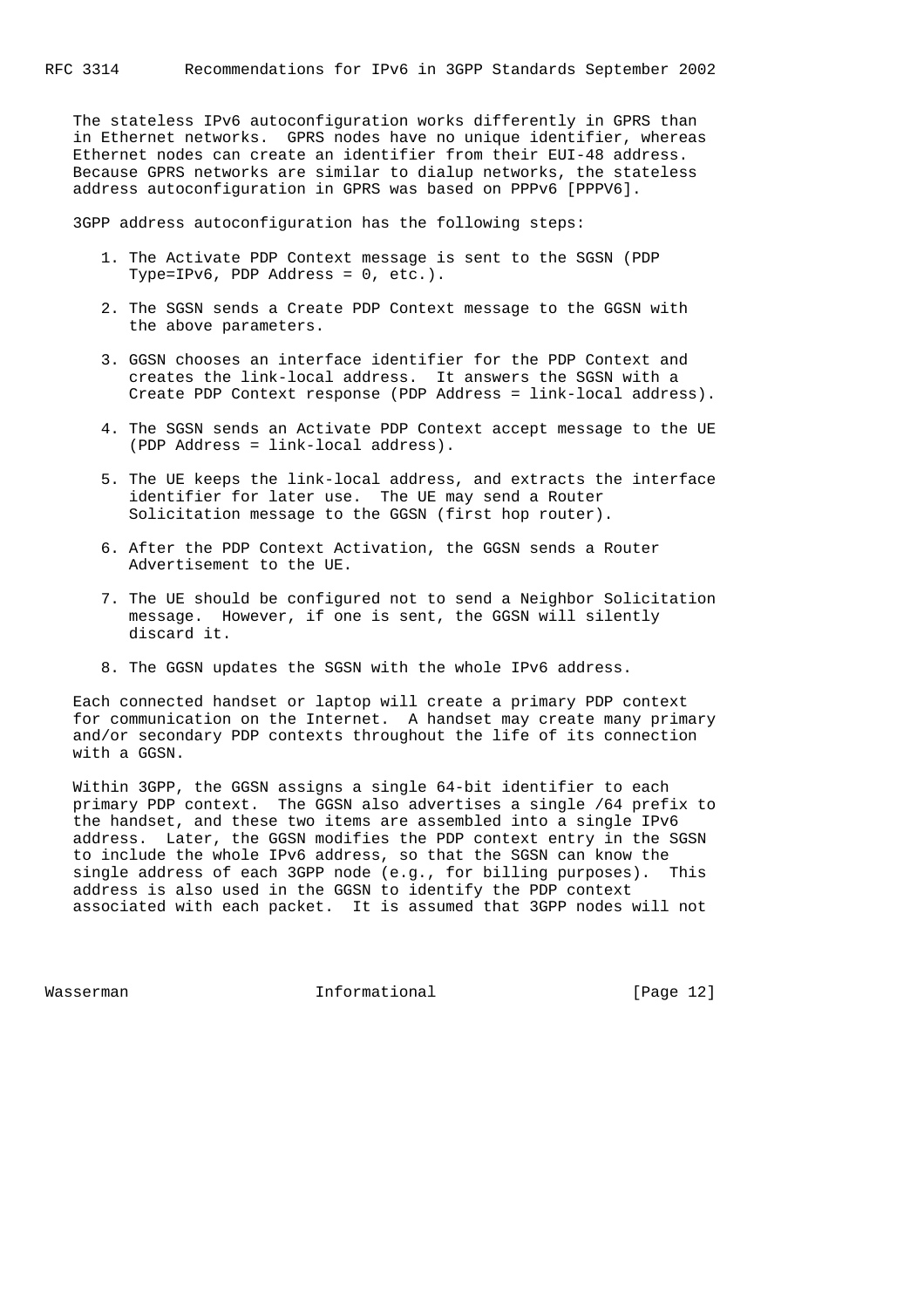generate any addresses, except for the single identifier/prefix combination assigned by the GGSN. DAD is not performed, as the GGSN will not assign the same address to multiple nodes.

2 Recommendations to the 3GPP

 In the spirit of productive cooperation, the IPv6 Working Group recommends that the 3GPP consider three changes regarding the use of IPv6 within GPRS. Specifically, we recommend that the 3GPP:

- 1. Specify that multiple prefixes may be assigned to each primary PDP context,
- 2. Require that a given prefix must not be assigned to more than one primary PDP context, and
- 3. Allow 3GPP nodes to use multiple identifiers within those prefixes, including randomly generated identifiers.

 Making these changes would provide several advantages for 3GPP implementers and users:

 Laptops that connect to 3GPP handsets will work without any software changes. Their implementation of the standard IPv6 over PPP, address assignment, and autoconfiguration mechanisms will work without any modification. This will eliminate the need for vendors and operators to build and test special 3GPP drivers and related software. As currently specified, the 3GPP standards will be incompatible with laptop implementations that generate their own identifiers for privacy or other purposes.

 IPv6 software implementations could be used in 3GPP handsets without any modifications to the IPv6 protocol mechanisms. This will make it easier to build and test 3GPP handsets.

 Applications in 3GPP handsets will be able to take advantage of different types of IPv6 addresses (e.g., static addresses, temporary addresses for privacy, site-scoped addresses for site only communication, etc.)

 The GPRS system will be better positioned to take advantage of new IPv6 features that are built around the current addressing architecture.

2.1 Limitations of 3GPP Address Assignment

 The current 3GPP address assignment mechanism has the following limitations:

Wasserman Informational [Page 13]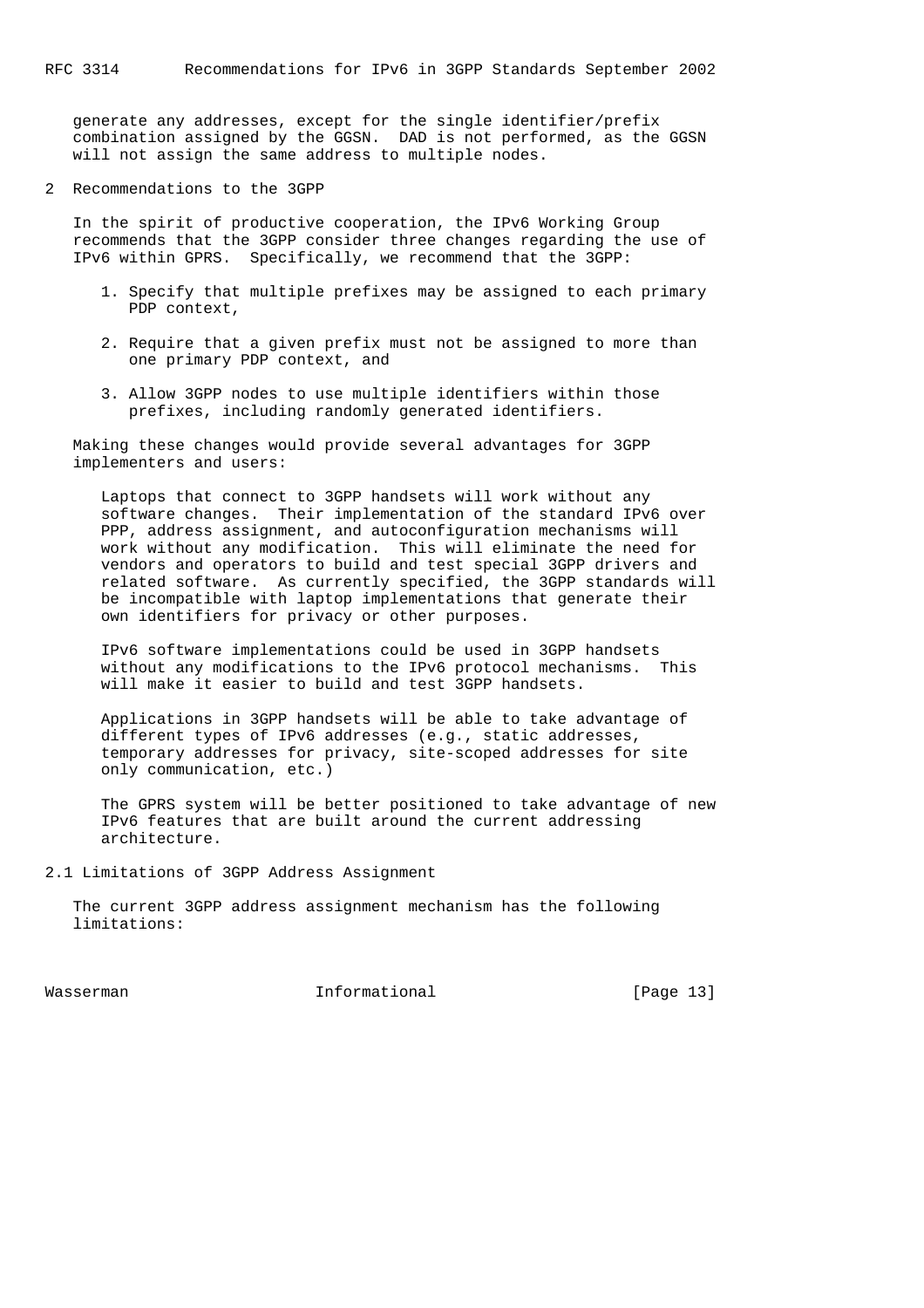The GGSN only advertises a single /64 prefix, rather than a set of prefixes. This will prevent the participation of 3GPP nodes (e.g., handsets or 3GPP-attached laptops) in IPv6 site renumbering, or in other mechanisms that expect IPv6 hosts to create addresses based on multiple advertised prefixes.

 A 3GPP node is assigned a single identifier and is not allowed to generate additional identifiers. This will prevent the use of privacy addresses by 3GPP nodes. This also makes 3GPP mechanisms not fully compliant with the expected behavior of IPv6 nodes, which will result in incompatibility with popular laptop IPv6 stacks. For example, a laptop that uses privacy addresses for web browser connections could not currently establish a web browser connection over a 3GPP link.

 These limitations could be avoided by enabling the standard IPv6 address allocation mechanisms in 3GPP nodes. The GGSN could advertise one or more prefixes for the local link in standard IPv6 Router Advertisements, and IPv6 addresses could be assembled, as needed, by the IPv6 stack on the handset or laptop. An interface identifier could still be assigned by the GGSN, as is currently specified in the 3GPP standards. However, the handset or laptop could generate additional identifiers, as needed for privacy or other reasons.

2.2 Advertising Multiple Prefixes

 For compliance with current and future IPv6 standards, the IPv6 WG recommends that the 3GPP allow multiple prefixes to be advertised for each primary PDP context. This would have several advantages, including:

 3GPP nodes could participate in site renumbering and future IPv6 mechanisms that rely on the use of multiple global prefixes on a single link.

 Site-local prefixes could be advertised on 3GPP links, if desired, allowing for site-constrained communication that could survive changes to global prefix information (e.g., site renumbering).

2.3 Assigning a Prefix to Only One Primary PDP Context

 The IPv6 WG recommends that the 3GPP treat a primary PDP context, along with its secondary PDP contexts, as a single IPv6 link, and that the GGSN view each primary PDP context as a single subnet. Accordingly, a given global (or site-local) prefix should not be assigned to more than one PDP context.

Wasserman Informational [Page 14]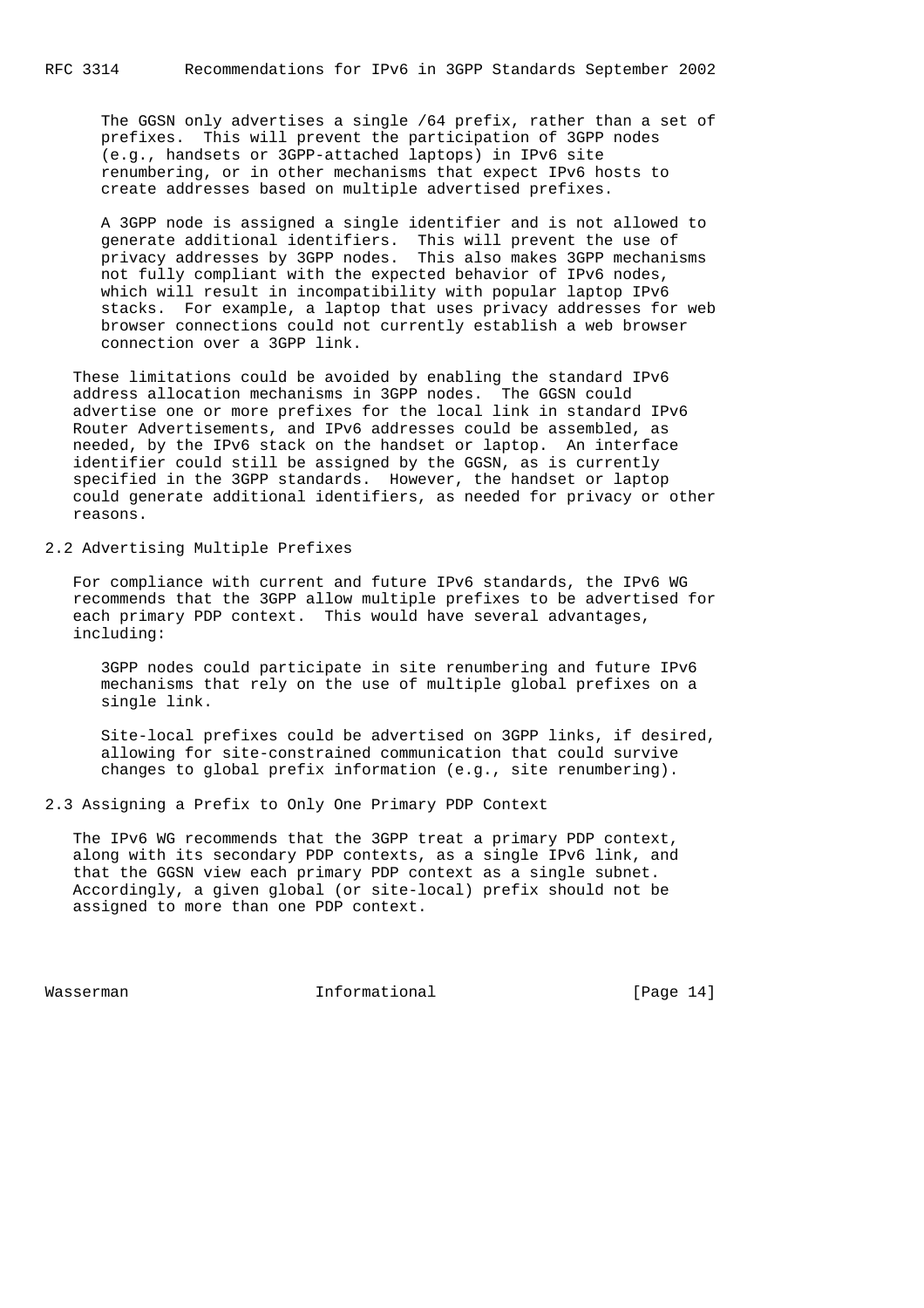Because multiple IPv6 hosts may attach through a 3GPP handset, the IPv6 WG recommends that one or more /64 prefixes should be assigned to each primary PDP context. This will allow sufficient address space for a 3GPP-attached node to allocate privacy addresses and/or route to a multi-link subnet [MULTLINK], and will discourage the use of NAT within 3GPP-attached devices.

# 2.3.1 Is a /64 per PDP Context Too Much?

 If an operator assigns a /64 per PDP context, can we be assured that there is enough address space for millions of mobile devices? This question can be answered in the positive using the Host Density (HD) Ratio for address assignment efficiency [HD]. This is a measure of the number of addresses that can practically and easily be assigned to hosts, taking into consideration the inefficiencies in usage resulting from the various address assignment processes. The HD ratio was empirically derived from actual telephone number and data network address assignment cases.

 We can calculate the number of easily assignable /64's making the following assumptions:

 An HD ratio of 0.8 (representing the efficiency that can be achieved with no particular difficulty).

 Only addresses with the 3-bit prefix 001 (the Aggregatable Global Unicast Addresses defined by RFC 2373) are used, resulting in 61 bits of assignable address space.

 Using these assumptions, a total of 490 trillion (490x10^12) /64 prefixes can be assigned. This translates into around 80,000 PDP Contexts per person on the earth today. Even assuming that a majority of these IPv6 /64 prefixes will be used by non-3GPP networks, there is still clearly a sufficient number of /64 prefixes.

 Given this, it can be safely concluded that the IPv6 address space will not be exhausted if /64 prefixes are allocated to primary PDP contexts.

 For more information regarding policies for IPv6 address assignment, refer to the IAB/IESG recommendations regarding address assignment [IABAA], and the APNIC, ARIN and RIPE address allocation policy [AAPOL].

Wasserman **Informational** Informational [Page 15]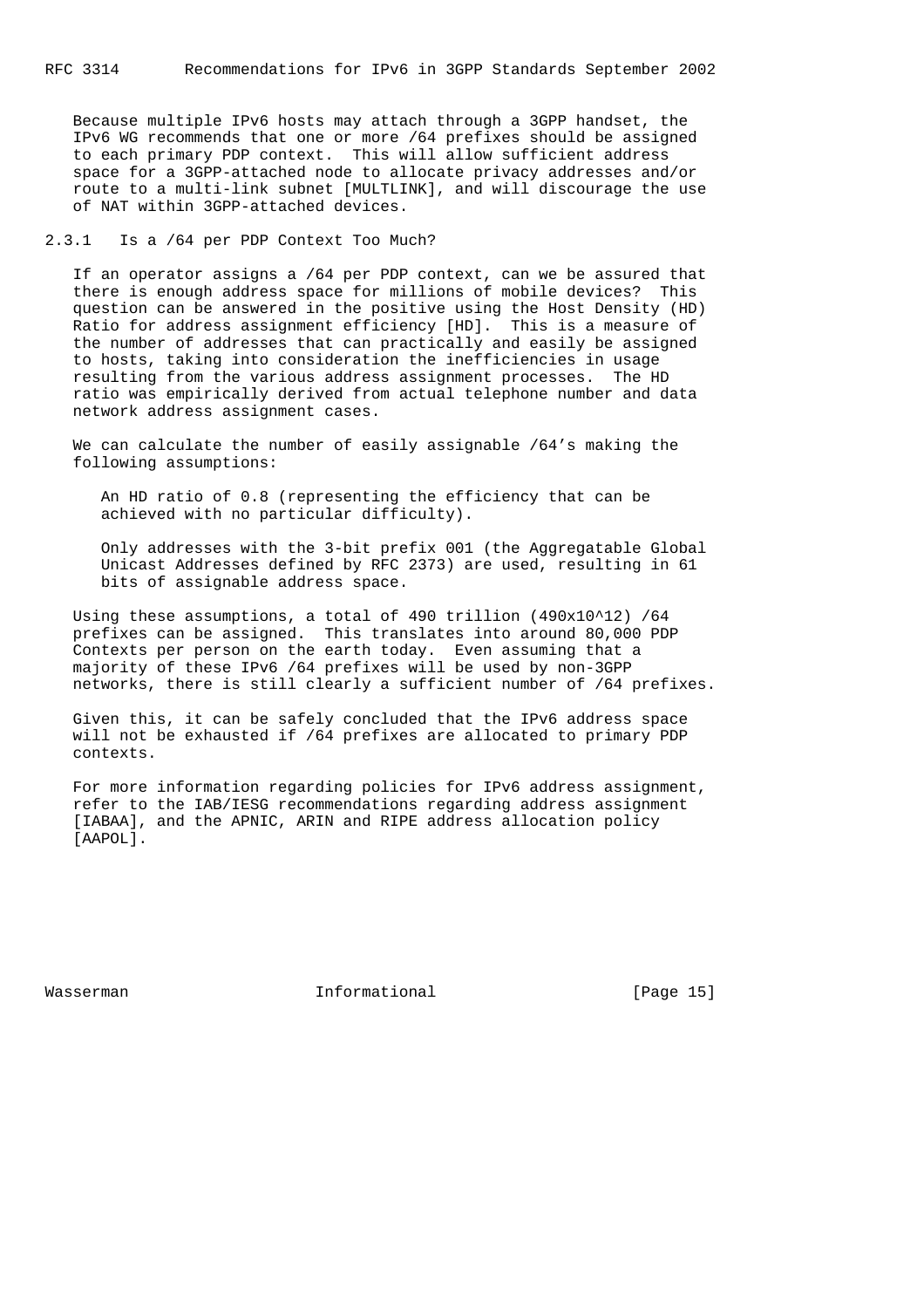### 2.3.2 Prefix Information in the SGSN

 Currently, the 3GPP standards allow only one prefix and one identifier for each PDP context. So, the GGSN can send a single IPv6 address to the SGSN, to be used for billing purposes, etc.

 Instead of using the full IPv6 address to identify a PDP context, the IPv6 WG recommends that the SGSN be informed of each prefix that is currently assigned to a PDP context. By assigning a prefix to only one primary PDP context, the SGSN can associate a prefix list with each PDP context.

#### 2.4 Multiple Identifiers per PDP Context

 The IPv6 WG also recommends that the 3GPP standards be modified to allow multiple identifiers, including randomly generated identifiers, to be used within each assigned prefix. This would allow 3GPP nodes to generate and use privacy addresses, and would be compatible with future IPv6 standards that may depend on the ability of IPv6 nodes to generate new interface identifiers for communication.

 This is a vital change, necessary to allow standards-compliant IPv6 nodes to connect to the Internet through 3GPP handsets, without modification. It is expected that most IPv6 nodes, including the most popular laptop stacks, will generate privacy addresses. The current 3GPP specifications will not be compatible with those implementations.

# 3 Additional IPv6 Work Items

 During our work on this document, we have discovered several areas that could benefit from further informational or standards-track work within the IPv6 Working Group.

 The IPv6 WG should work to define a point-to-point architecture and specify how the standard IPv6 address assignment mechanisms are applicable to IPv6 over point-to-point links. We should also review and clarify the IPv6 over PPP specification [PPP] to match the current IPv6 addressing architecture [ADDRARCH].

 The IPv6 WG should consider publishing an "IPv6 over PDP Contexts" (or similar) document. This document would be useful for developers writing drivers for IPv6 stacks to work over 3GPP PDP Contexts.

 The IPv6 working group should undertake an effort to define the minimal requirements for all IPv6 nodes.

Wasserman **Informational** Informational [Page 16]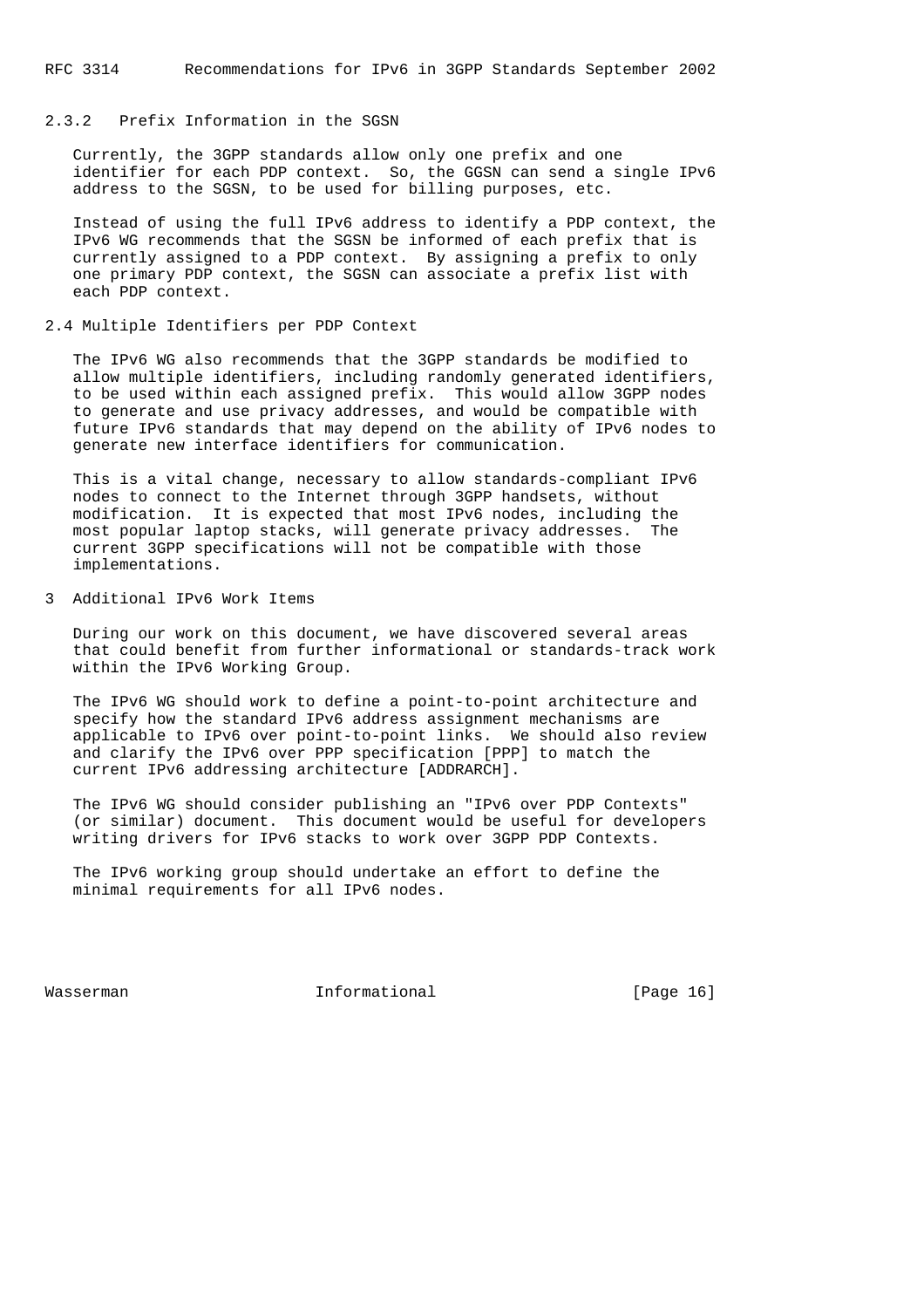# 4 Security Considerations

 This document contains recommendations on the use of the IPv6 protocol in 3GPP standards. It does not specify a protocol, and it introduces no new security considerations.

Wasserman 1nformational 1999 [Page 17]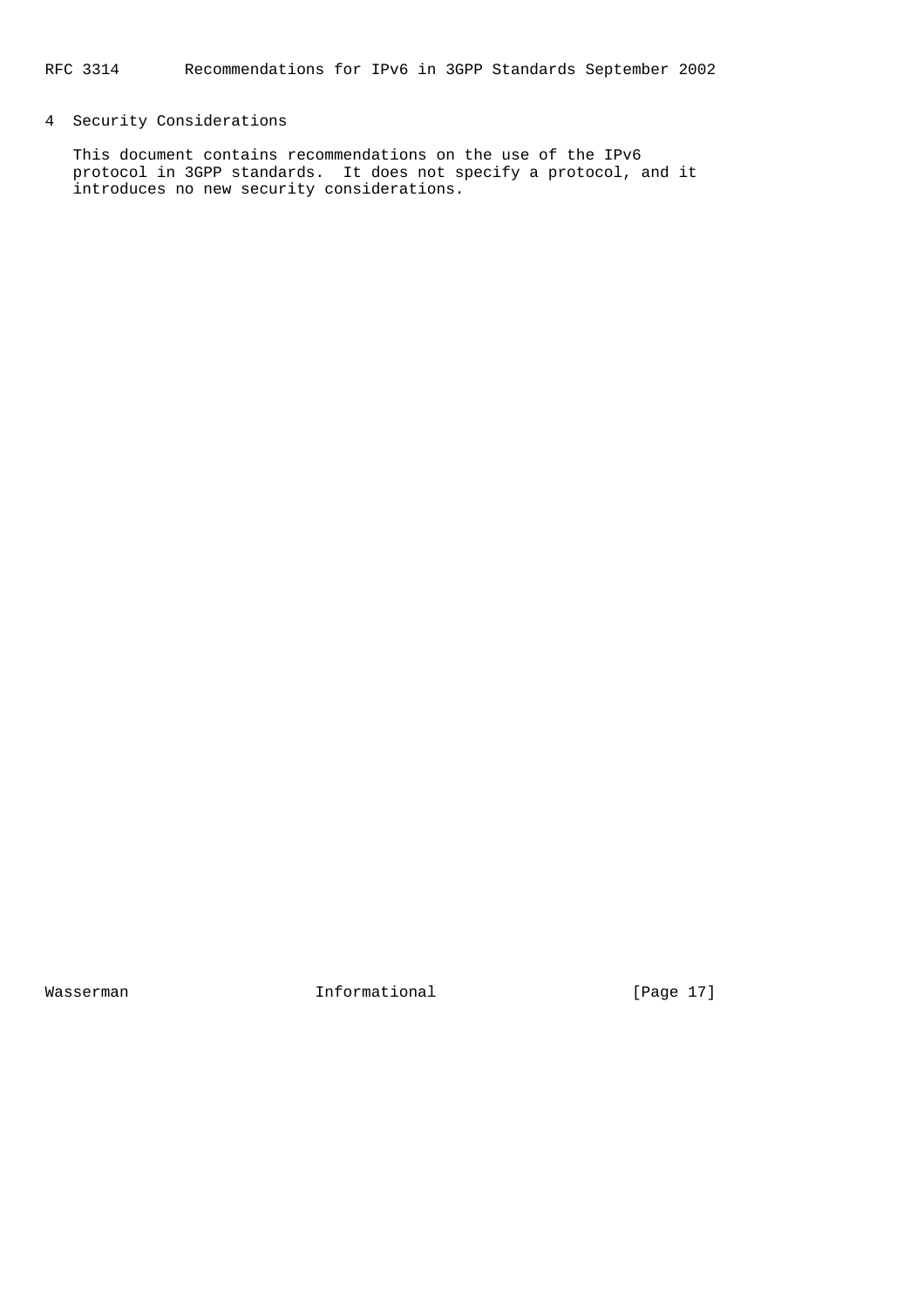# Appendix A: Analysis of Findings

 This section includes some analysis that may be useful to understanding why the IPv6 working group is making the above recommendations. It also includes some other options that were explored, and the reasons why those options were less suitable than the recommendations outlined above.

A.1 Address Assignment Solutions

 In order to allow for the configuration and use of multiple IPv6 addresses per primary PDP Context having different interface identifiers, some modifications to the current 3GPP specifications would be required.

 The solutions to achieve this were evaluated against the following factors:

- Scarcity and high cost of wireless spectrum
- Complexity of implementation and state maintenance
- Stability of the relevant IETF standards
	- Impact on current 3GPP standards

 Two solutions to allow autoconfiguration of multiple addresses on the same primary PDP Context were considered:

- 1. Assign one or more entire prefixes (/64s) to a PDP Context upon PDP Context activation and allow the autoconfiguration of multiple addresses.
	- a) The assignment may be performed by having the GGSN advertise one or more /64 prefixes to the mobile device.
	- b) The assignment may be performed by building "prefix delegation" functionality into the PDP Context messages or by using layer 3 mechanisms such as [PREFDEL]. In this way, the prefix is not assigned to the link between the GGSN and the mobile device (as in 1a), but it is assigned to the mobile device itself. Note that [PREFDEL] cannot be considered stable and has not, at this stage, been adopted by the IPv6 WG as a WG document.
- 2. Share the same prefix between multiple PDP Contexts connected to the same GGSN (and APN). Given that mobile devices may generate multiple addresses using more than one interface identifier, this would require DAD for the newly generated addresses over the air interface, and a proxy DAD, function which would increase the complexity and the amount of state to

Wasserman **Informational** Informational [Page 18]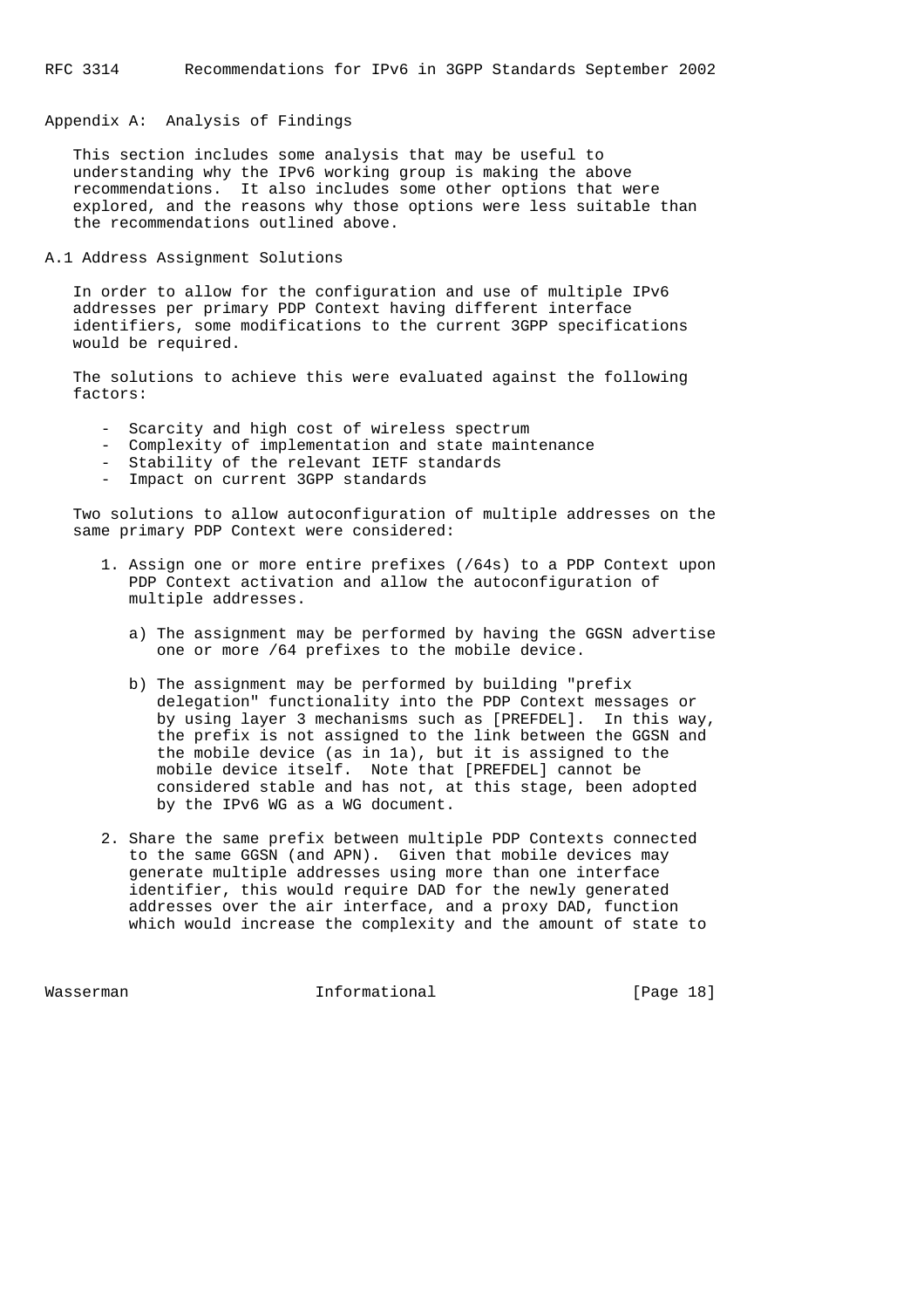be kept in the GGSN. Also, the GGSN would need to determine when the temporary addresses are no longer in use, which would be difficult. One possible solution could be using periodic unicast neighbor solicitations for the temporary addresses [IPV6ND].

 Considering all the factors when evaluating the solutions, the recommendation is to use Solution 1a. This solution requires the least modification to the current 3GPP standards and maintains all the advantages of the other solutions.

 Effectively, this would mean that each APN in a GGSN would have a certain number of /64 prefixes that can be handed out at PDP context Activation, through Router Advertisements. Therefore, instead of using the full IPv6 address to identify a primary PDP context, the IPv6 WG recommends that the GGSN use the entire prefix (together with other 3GPP specific information) and that the SGSN be informed of the prefixes that are assigned to a PDP context. By assigning a given prefix to only one primary PDP context, the GGSN and SGSN can associate a prefix list with each PDP context, as needed.

 Note that the recommended solution does not imply or assume that the mobile device is a router. The MT is expected to use the /64 for itself and may also use this prefix for devices attached to it. However, this is not necessary if each device behind the MT is connected to a separate primary PDP Context and therefore can use a /64, which is not shared with other devices. The MT is also expected to handle DAD locally for devices attached to it (e.g., laptops) without forwarding Neighbor Solicitations over the air to the GGSN.

### References

|            | [OLD-TS23060] TS 23.060, "General Packet Radio Service (GPRS);<br>Service description; Stage 2", V4.1.0 |
|------------|---------------------------------------------------------------------------------------------------------|
|            | [NEW-TS23060] TS 23.060 version 3.11.0 (release 99), 4.4.0 (release<br>4) and $5.1.0$ (release $5$ ).   |
| [3GPP-URL] | http://www.3qpp.org                                                                                     |
| [IETF-URL] | http://www.ietf.org                                                                                     |
| [RFC2026]  | Bradner, S., "The Internet Standards Process --<br>Revision 3", BCP 9, RFC 2026, October 1996           |
| [KEYWORD]  | Bradner, S., "Key words for use in RFCs to Indicate                                                     |

Wasserman Informational [Page 19]

Requirement Levels", BCP 14, RFC 2119, March 1999.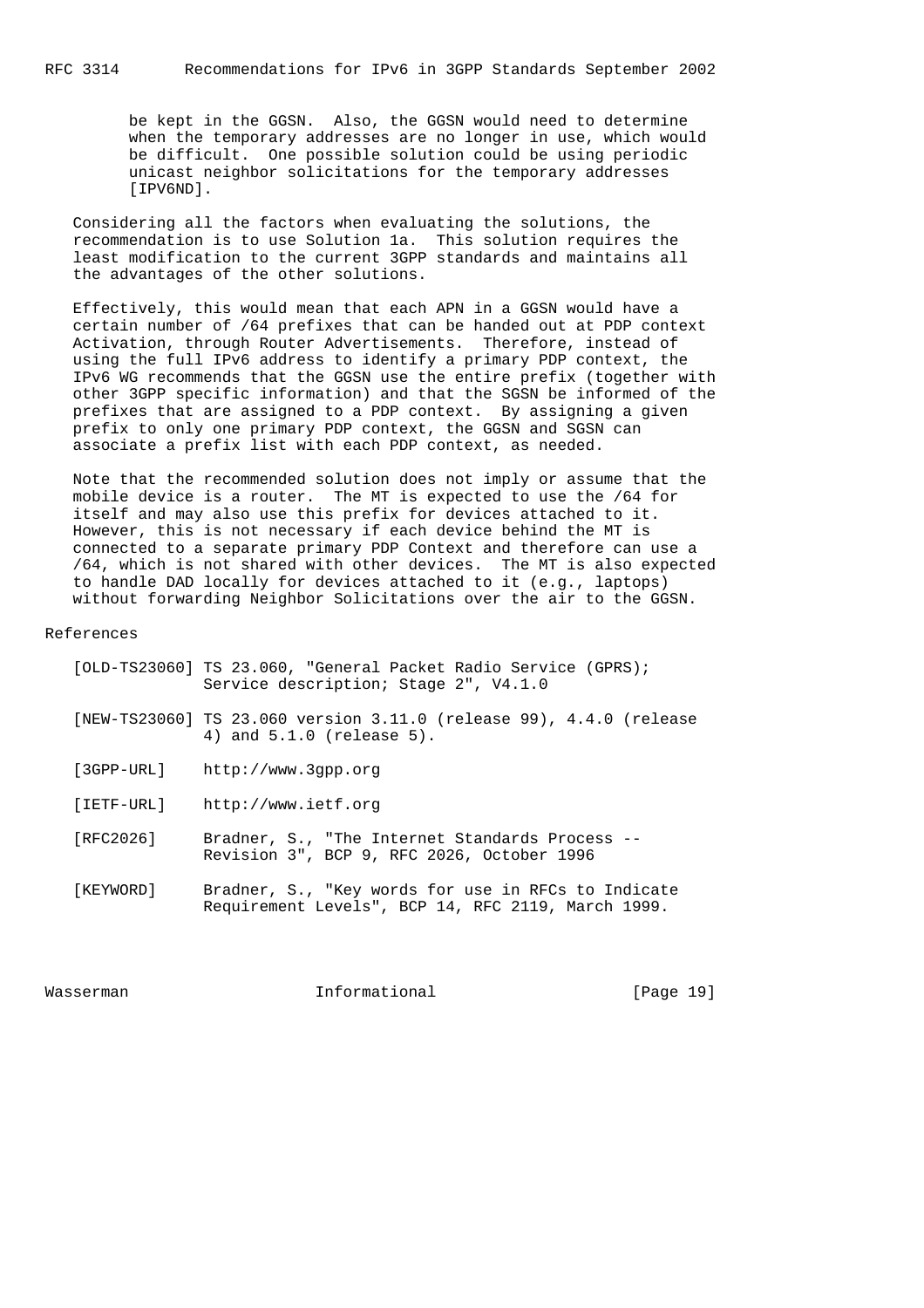| RFC 3314       | Recommendations for IPv6 in 3GPP Standards September 2002                                                                                       |
|----------------|-------------------------------------------------------------------------------------------------------------------------------------------------|
| $[TR21905]$    | 3GPP TR 21.905, "Vocabulary for 3GPP Specifications",<br>V5.0.0                                                                                 |
| [ IPV6 ]       | Deering, S. and R. Hinden, "Internet Protocol, Version<br>6 (IPv6) Specification", RFC 2460, December 1998.                                     |
| $[$ NAT-PT $]$ | Tsirtsis, G. and P. Shrisuresh, "Network Address<br>Translation - Protocol Translation (NAT-PT)", RFC 2766,<br>February 2000.                   |
| $[$ PPP $]$    | Simpson, W., "The Point-to-Point Protocol (PPP)", STD<br>51, RFC 1661, July 1994.                                                               |
| [SIIT]         | Nordmark, N., "Stateless IP/ICMP Translation<br>Algorithm", RFC 2765, February 2000.                                                            |
| [ADDRARCH]     | Hinden, R. and S. Deering, "IP Version 6 Addressing<br>Architecture", RFC 2373, July 1998.                                                      |
| [IPV6ND]       | Narten, T., Nordmark, E. and W. Simpson, "Neighbor<br>Discovery for IP Version 6 (IPv6)", RFC 2461, December<br>1998.                           |
| [AUTOCONF]     | Thomson, S. and T. Narten, "IPv6 Stateless Address<br>Autoconfiguration", RFC 2462, December 1998                                               |
| [PRIVADDR]     | Narten, T. and R. Draves, "Privacy Extensions for<br>Stateless Address Autoconfiguration in IPv6", RFC 3041,<br>January 2001.                   |
| [IPV6ETH]      | Crawford, M., "Transmission of IPv6 Packets over<br>Ethernet Networks", RFC 2464, December 1998.                                                |
| [PPPV6]        | Haskin, D. and E. Allen, "IP Version 6 over PPP", RFC<br>2472, December 1998.                                                                   |
| [MULTLINK]     | C. Huitema, D. Thaler, "Multi-link Subnet Support in<br>IPv6", Work in Progress.                                                                |
| [SITEREN]      | C. Huitema, "IPv6 Site Renumbering", Work in Progress.                                                                                          |
| [HD]           | Durand, A. and C. Huitema, "The Host-Density Ratio for<br>Address Assignment Efficiency: An update on the H<br>ratio", RFC 3194, November 2001. |
| [IABAA]        | IAB, IESG, "IAB/IESG Recommendations on IPv6 Address<br>Allocations to Sites", RFC 3177, September 2001.                                        |
|                |                                                                                                                                                 |

Wasserman 1nformational 1999 [Page 20]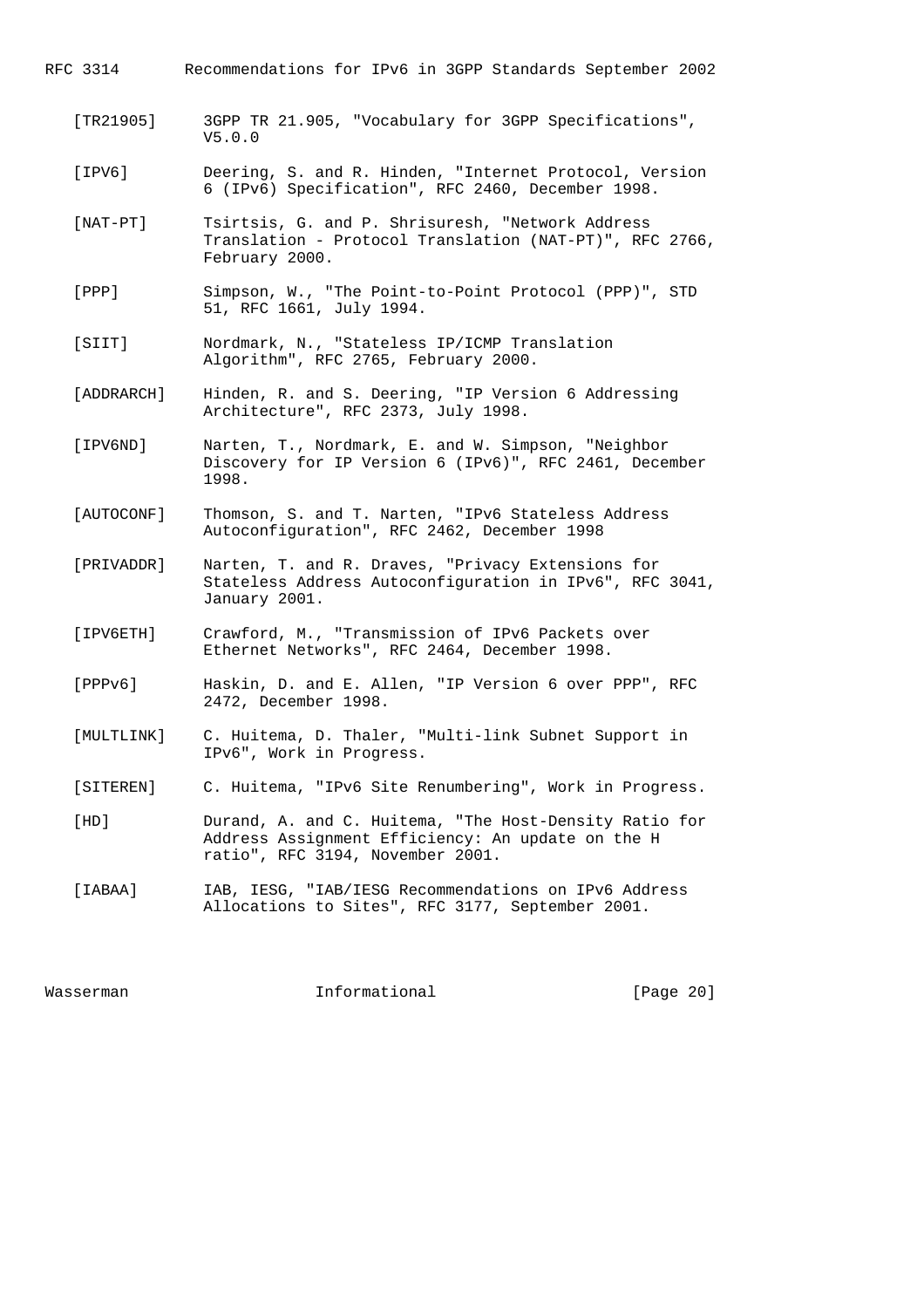- RFC 3314 Recommendations for IPv6 in 3GPP Standards September 2002
	- [AAPOL] APNIC, ARIN, RIPE-NCC, "IPv6 Address Allocation and Assignment Global Policy", Work in Progress.
	- [SCOPARCH] S. Deering, et. al., "IPv6 Scoped Address Architecture", Work in Progress.
	- [CELLREQ] J. Arkko, et. al., "Minimum IPv6 Functionality for a Cellular Host", Work in Progress.
	- [PREFDEL] J. Martin, B. Haberman, "Automatic Prefix Delegation Protocol for Internet Protocol Version 6 (IPv6)", Work in Progress.

Wasserman 1nformational 1999 [Page 21]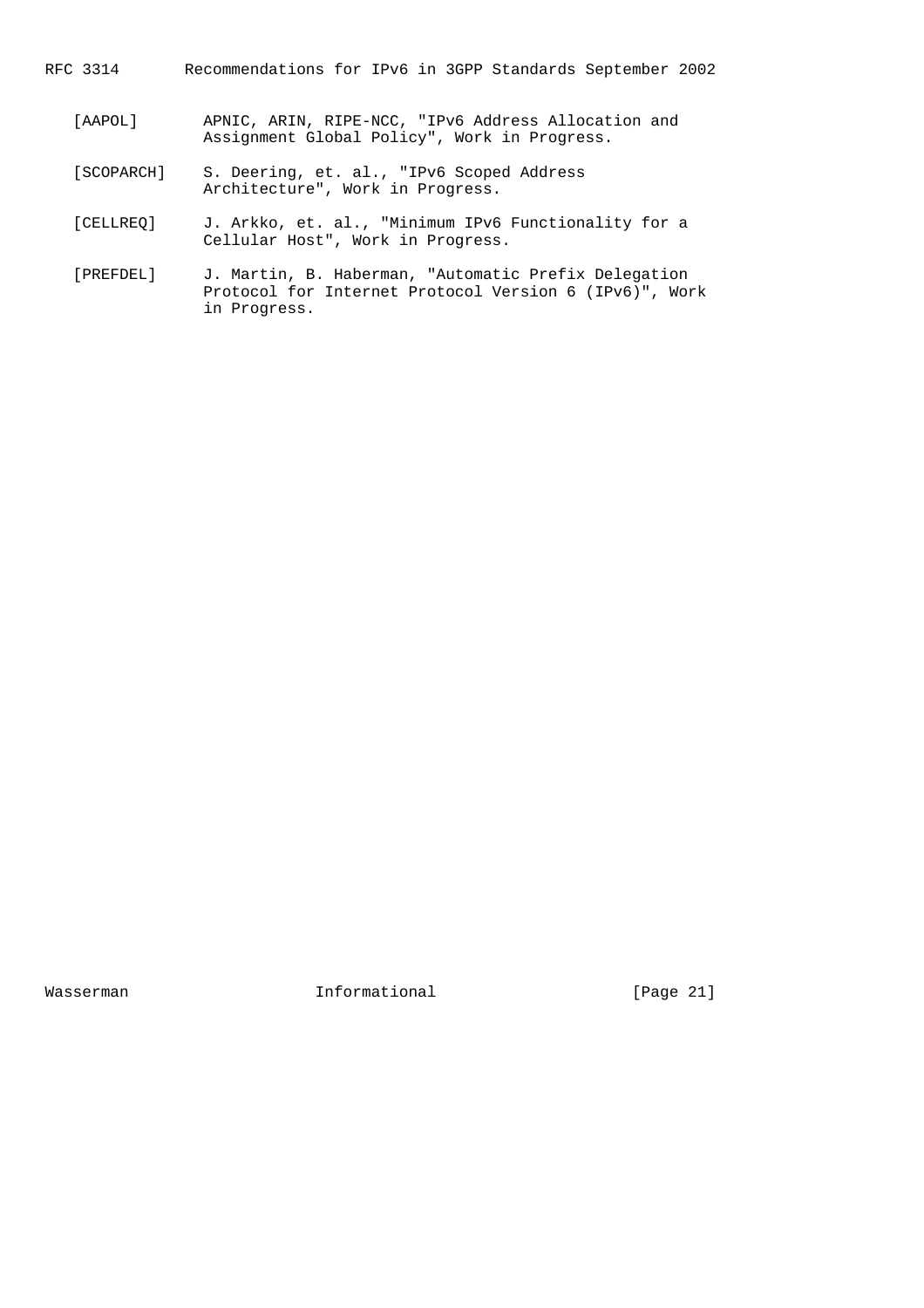Authors and Acknowledgements This document was written by the IPv6 3GPP design team: Steve Deering, Cisco Systems EMail: deering@cisco.com Karim El-Malki, Ericsson Radio Systems EMail: Karim.El-Malki@era.ericsson.se Paul Francis, Tahoe Networks EMail: francis@tahoenetworks.com Bob Hinden, Nokia EMail: hinden@iprg.nokia.com Christian Huitema, Microsoft EMail: huitema@windows.microsoft.com Niall Richard Murphy, Hutchison 3G EMail: niallm@enigma.ie Markku Savela, Technical Research Centre of Finland Email: Markku.Savela@vtt.fi Jonne Soininen, Nokia EMail: Jonne.Soininen@nokia.com Margaret Wasserman, Wind River EMail: mrw@windriver.com Information was incorporated from a presentation co-authored by: Juan-Antonio Ibanez, Ericsson Eurolab Editor's Address Comments or questions regarding this document should be sent to: Margaret Wasserman Wind River 10 Tara Blvd., Suite 330 Nashua, NH 03062 USA Phone: (603) 897-2067 EMail: mrw@windriver.com

Wasserman Informational [Page 22]